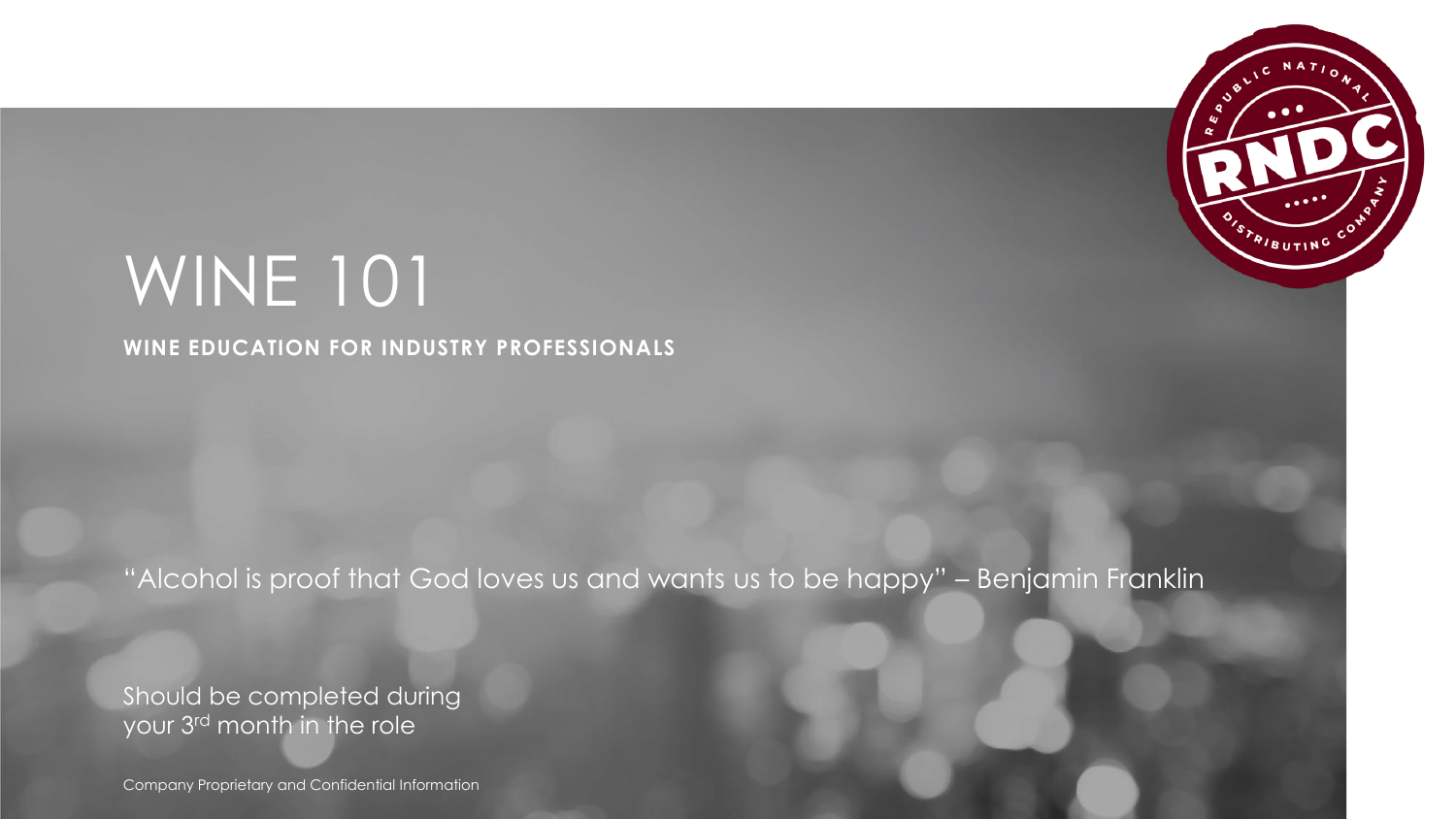## PURPOSE



#### **Objective:**

Attain an understanding of wine, including how it is produced, varietal characteristics, and the regions from which specific products originate.

#### **Goal:**

Provide basic wine knowledge for industry professionals in order to enhance sales potential.

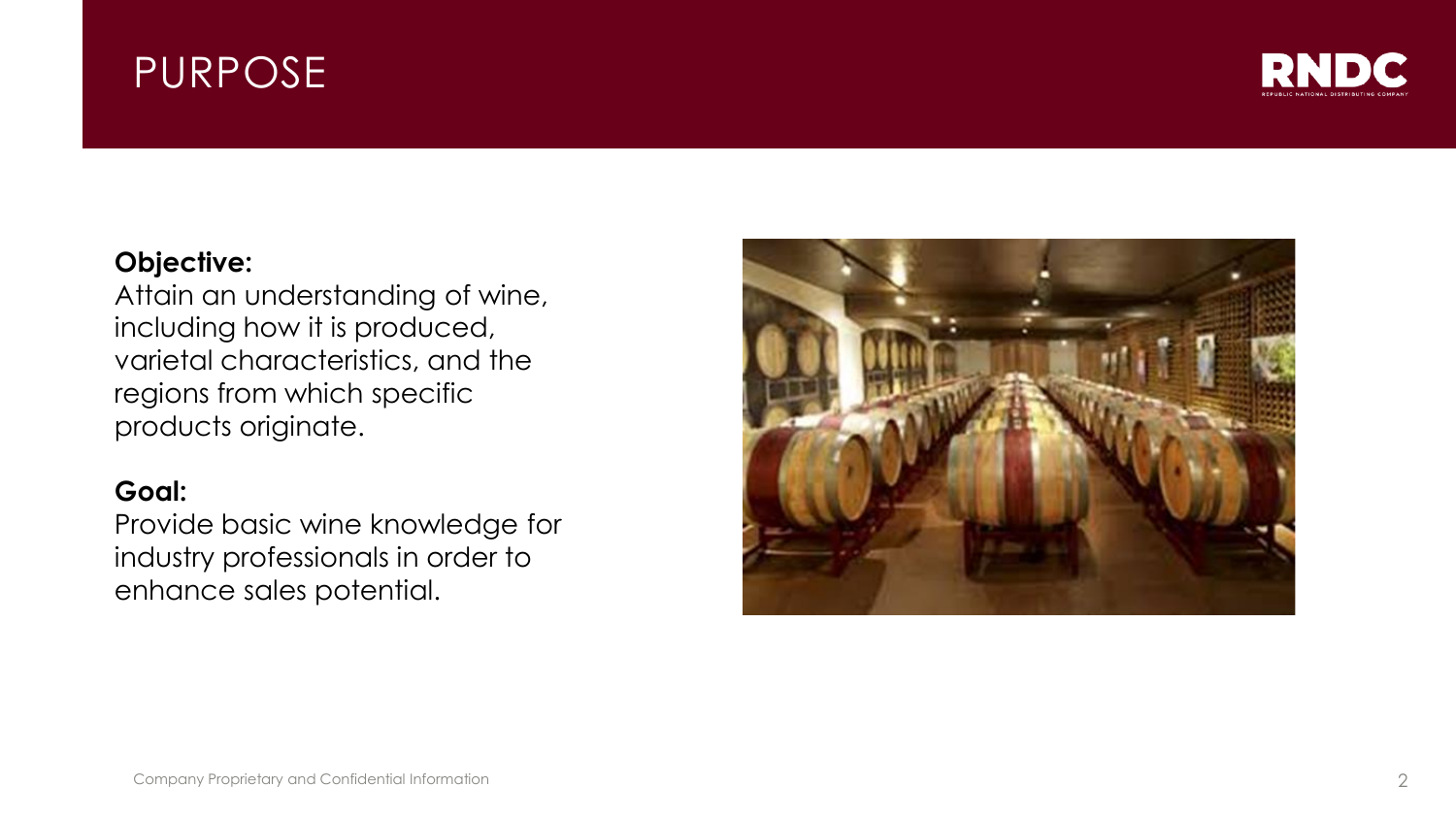# THE THREE TIER SYSTEM





#### **Tier I – Our Partners**

- Suppliers, Manufacturers & Producers
- Wineries, Distilleries, **Breweries**

#### **Tier II – RNDC**

• Wholesalers & Distributors

#### **Tier III – Our Customers**

• Retailers – Grocery Stores, Package Stores, Restaurants, Hotels, Bars, etc.

After the repeal of Prohibition, some states adopted a Three-Tier System of distributing alcohol to regulate the manufacturing, distribution, and retail sales of alcoholic beverages.

- The three-tier system separates the manufacturer from the retailer to protect the retailer against control by a large dominant supplier. The three-tier system:
- Avoids the overly aggressive marketing  $\checkmark$ and sales practices of the pre-Prohibition era;
- Generates tax revenues that can be collected efficiently from the industry;
- Facilitates state and local control.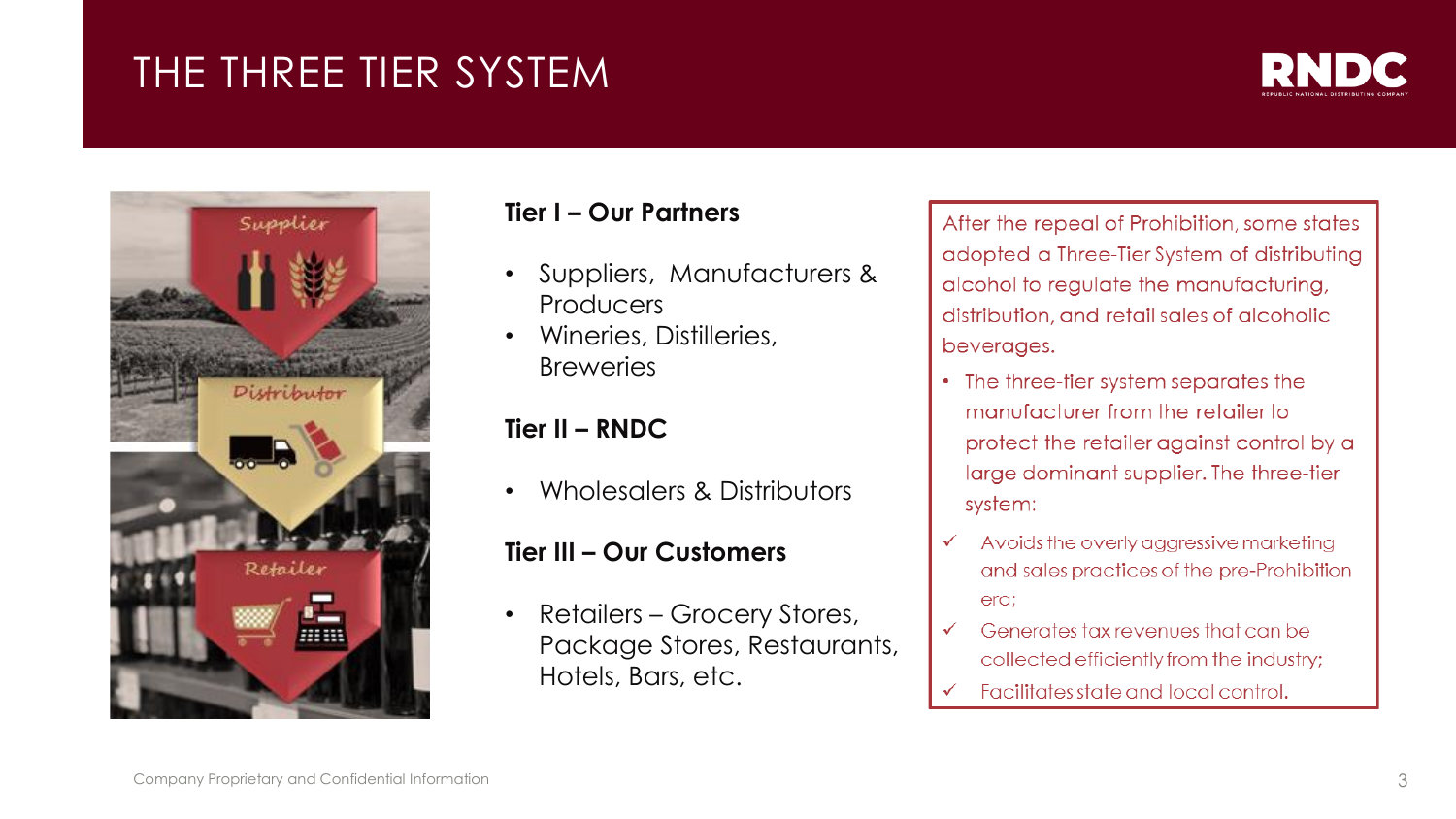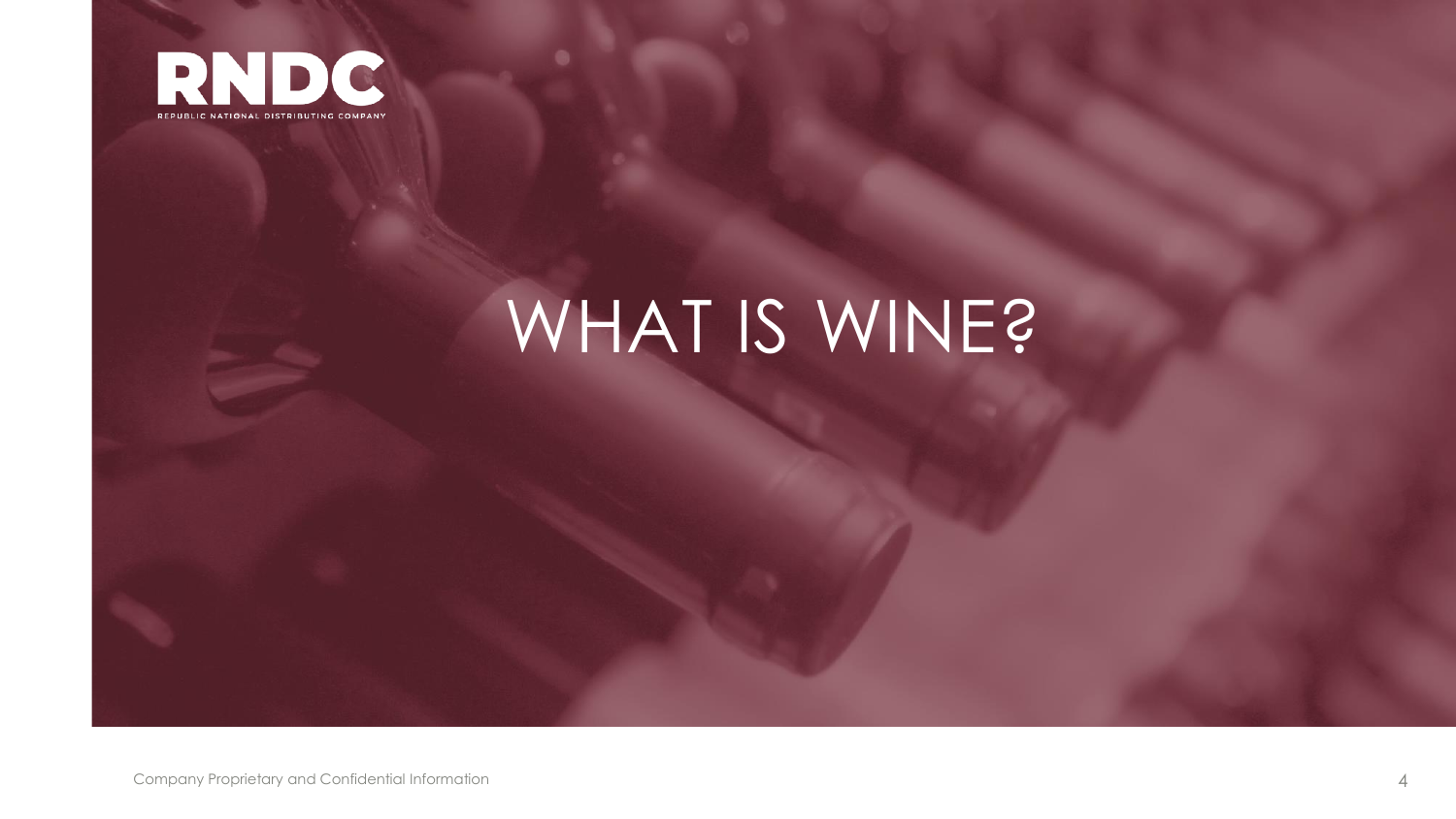

#### **What is wine?**

- Wine is an alcoholic beverage obtained from the fermentation of juice from freshly gathered fruit (usually grapes).
- Fermentation is what allows juice to turn into wine. It is simply defined as the process by which sugars are converted into alcohol through the presence of yeasts.
- When the grapes are crushed, even under their own weight, the natural yeasts that are present on the skins of the grapes come into contact with the natural sugars in the juice of the grape. When crushed and fermented, all grapes will naturally make wine.
- Grapes + yeast = alcohol + heat +  $CO2$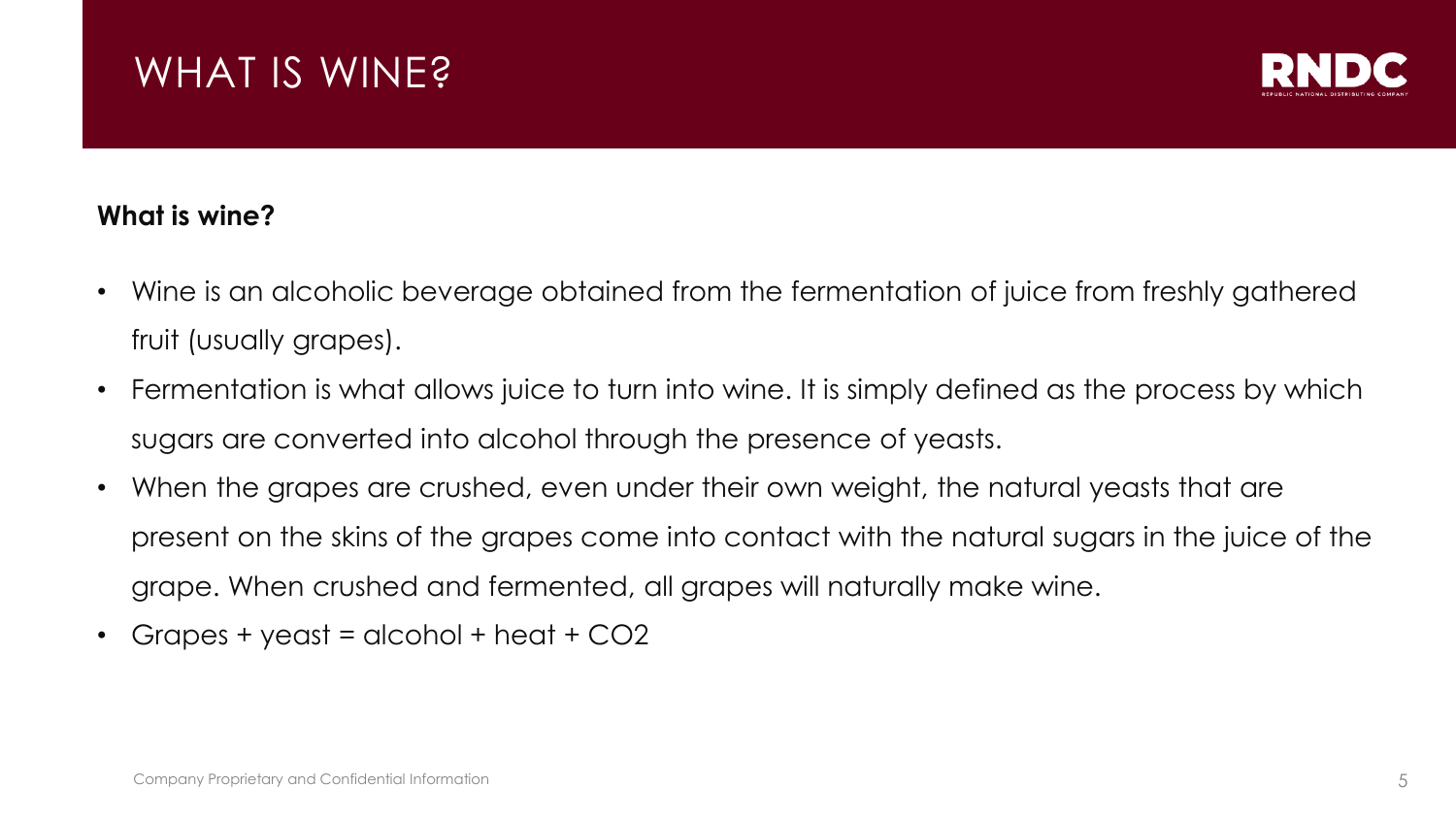

- The fermentation of a particular wine typically takes place in its district of origin according to local tradition and practice.
- Though wine is produced on a global level, the principles behind production can be as different as the places where the grapes are grown.
- Employing these principles is where the winemaker earns his keep, intervening to produce quality wine: selecting the best quality fruit, envisioning the style of the finished product, and maintaining meticulous hygiene at all phases of production are the aspects of production that all winemakers share.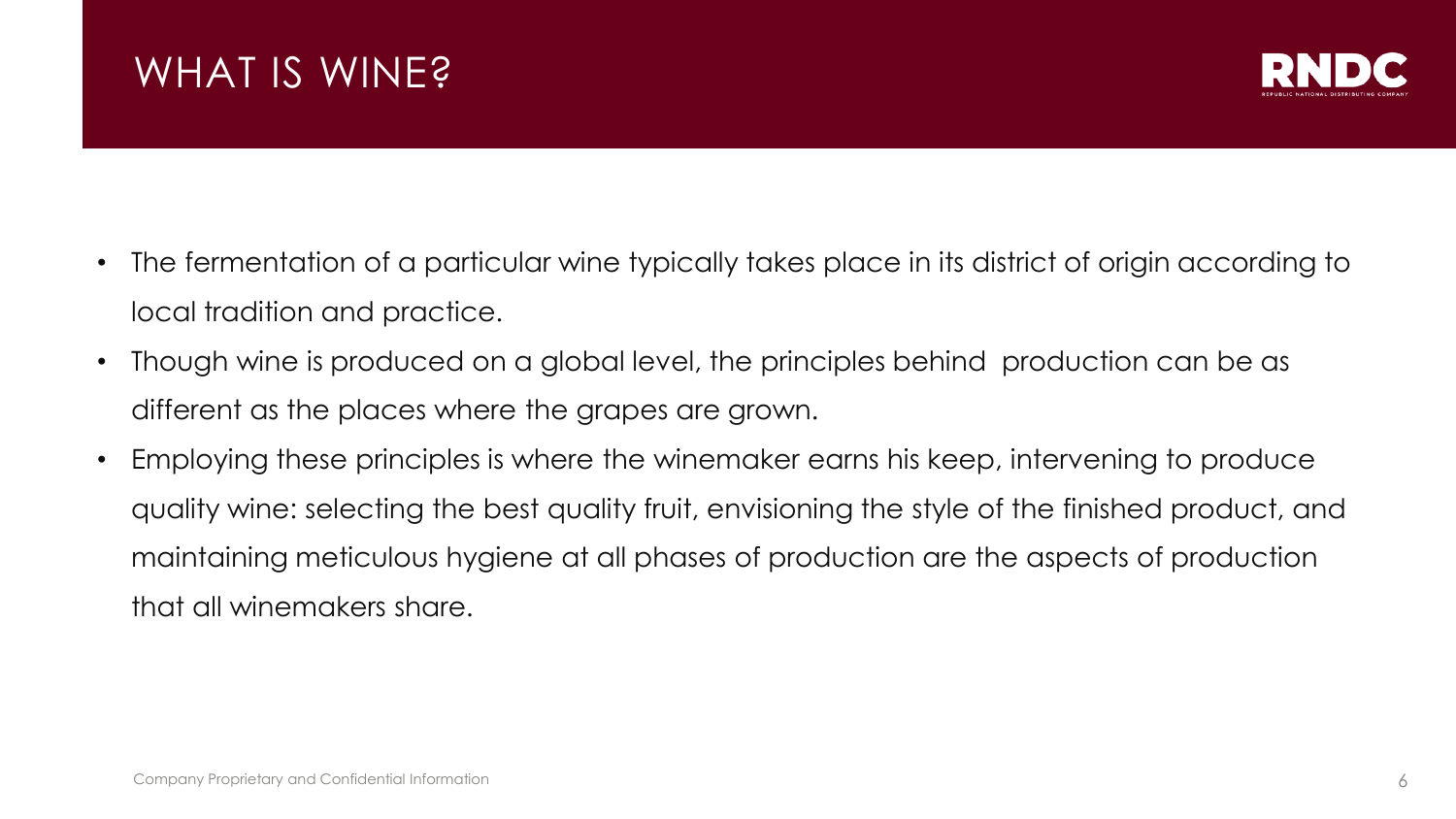

• There are many other factors that affect the quality and taste of a wine: grape varietal, geographic location, climate, soil and vintage are all determining factors, as well as the balance between viticulture – the planting, growing, studying and harvesting of the grapes – and viniculture – the entire process of making wine from the moment the grapes are picked to when the wine is bottled.

The goal of this course is to gain an understanding of the production of wine and a deeper understanding of grape varieties, their flavor profiles and to apply that knowledge toward sales.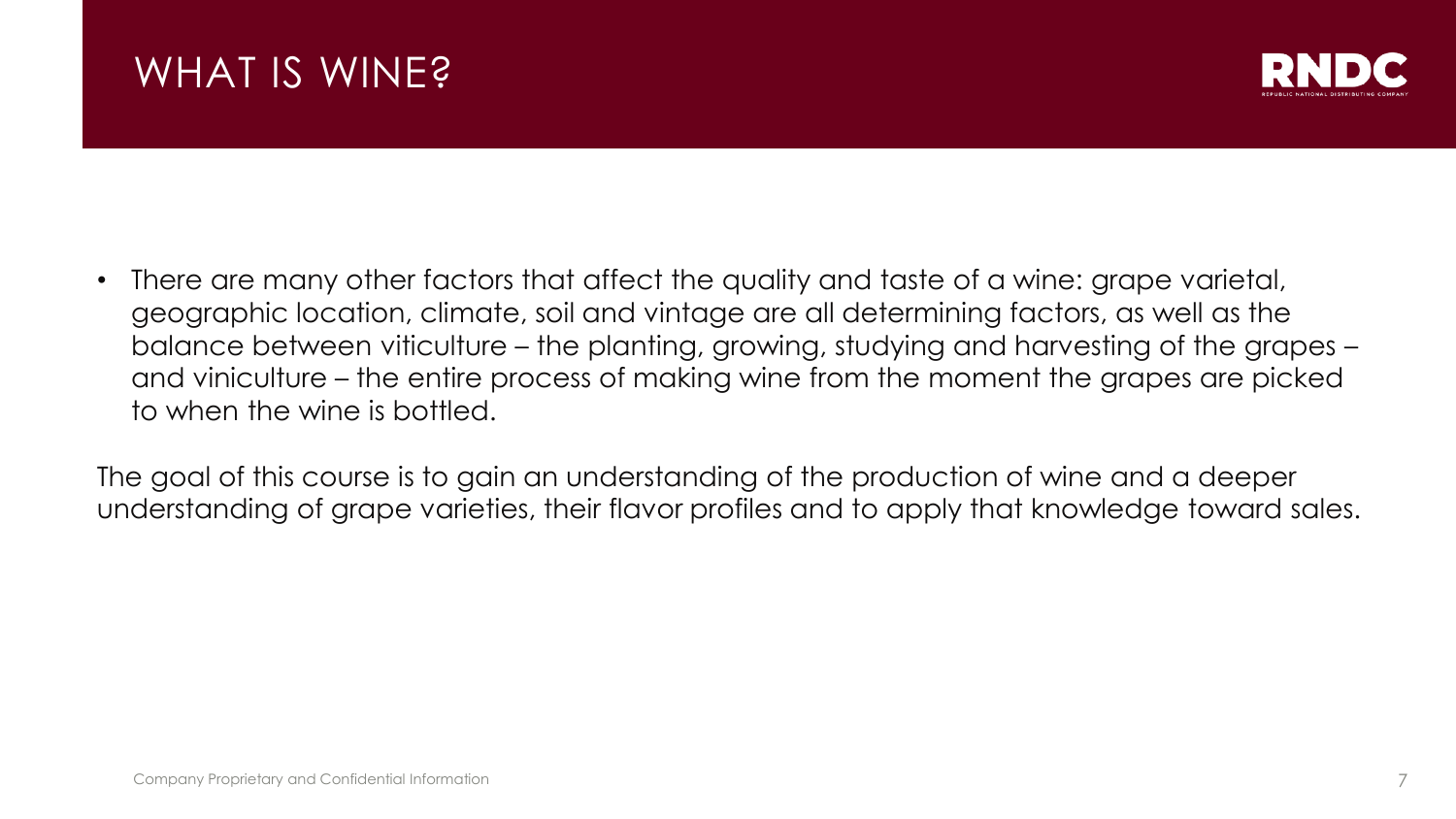

# WHERE DOES WINE COME FROM?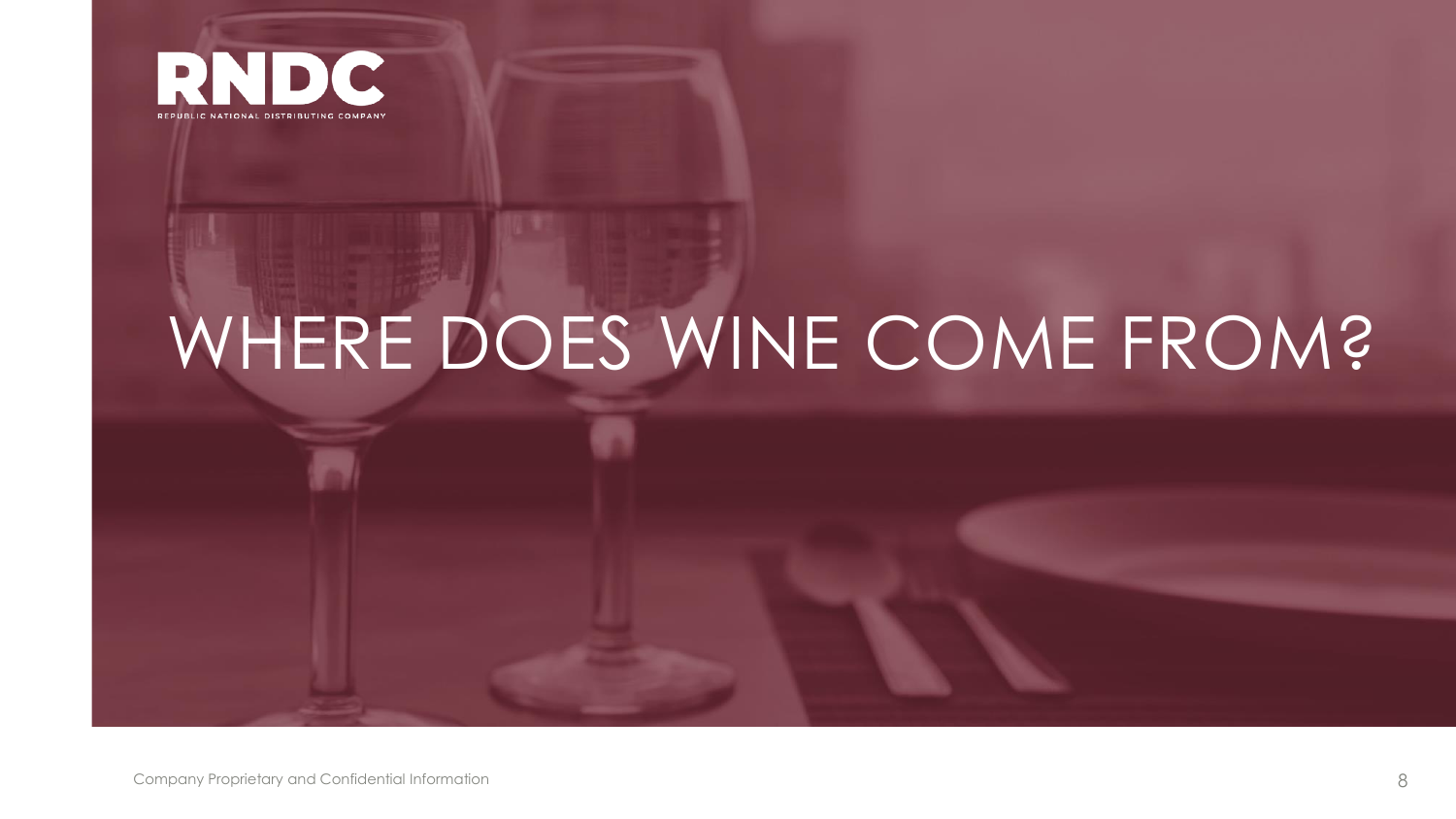# WHERE DOES WINE COME FROM?



#### **Grape Variety**

Wine grape varieties of commercial importance represent only a fraction of the thousands of vine varieties grown throughout the world. Grapes that are used in wine production (Chardonnay, Merlot, Sangiovese, etc.) are called *vitis vinfera*. Each type has its own particular character, defined by factors such as flavor, color, size, tannins, acidity, and its unique ability to be grown in various climates and zones.

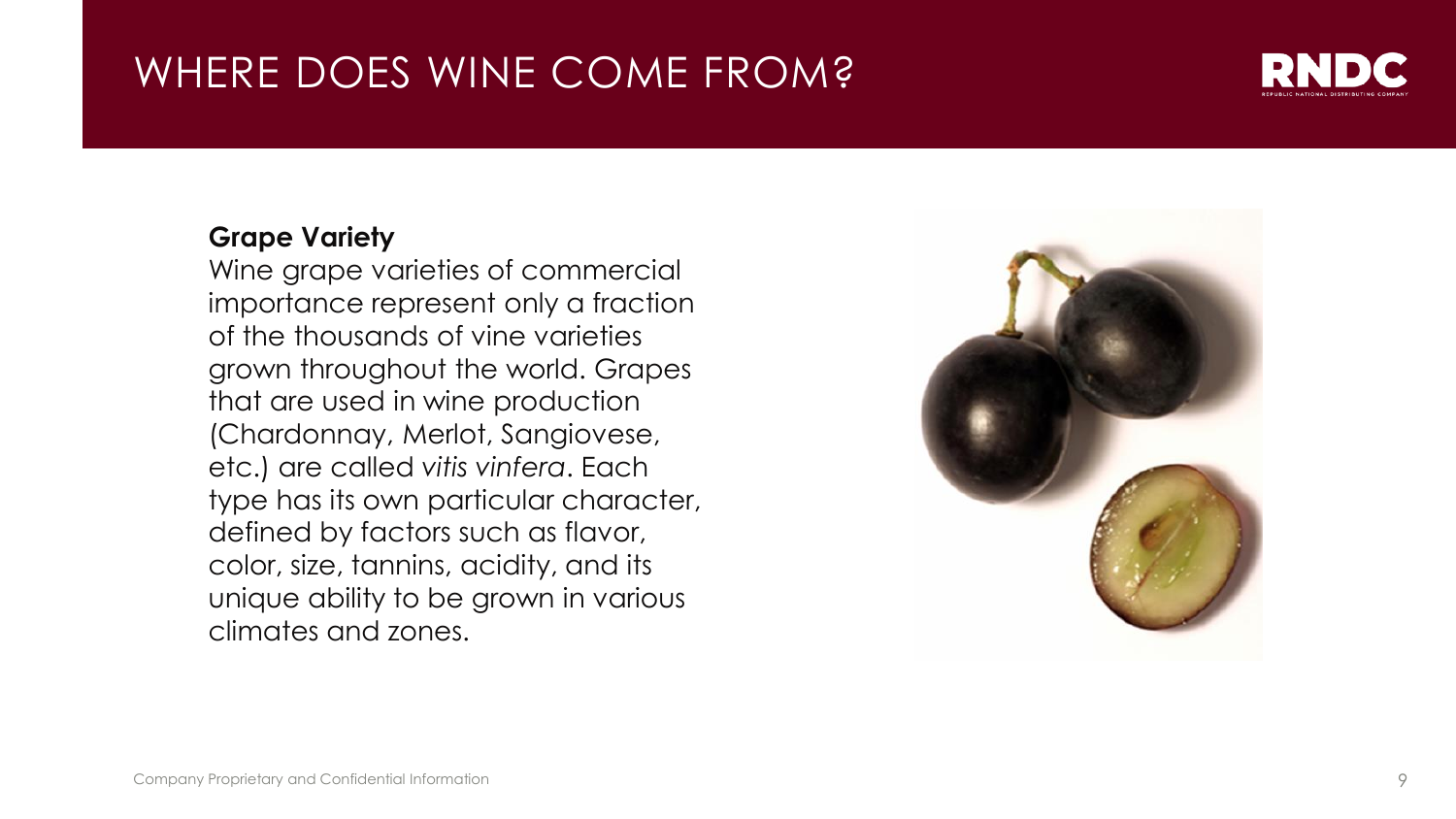

#### **Geographic Location**

Geographic location plays a major role in wine production. Wines from warmer, sandier regions will possess different characteristics than wines grown in rocky, cooler regions. Traditions and laws of individual regions also affects wine as vineyard locations within nations will have specific guidelines that must be met in order to qualify for certification. For example, in France, a wine from Burgundy will differ from a wine produced in the Rhone. Likewise, on a grander, global scale, a Cabernet Sauvignon produced in Washington State will differ from one produced in Barossa Valley, Australia.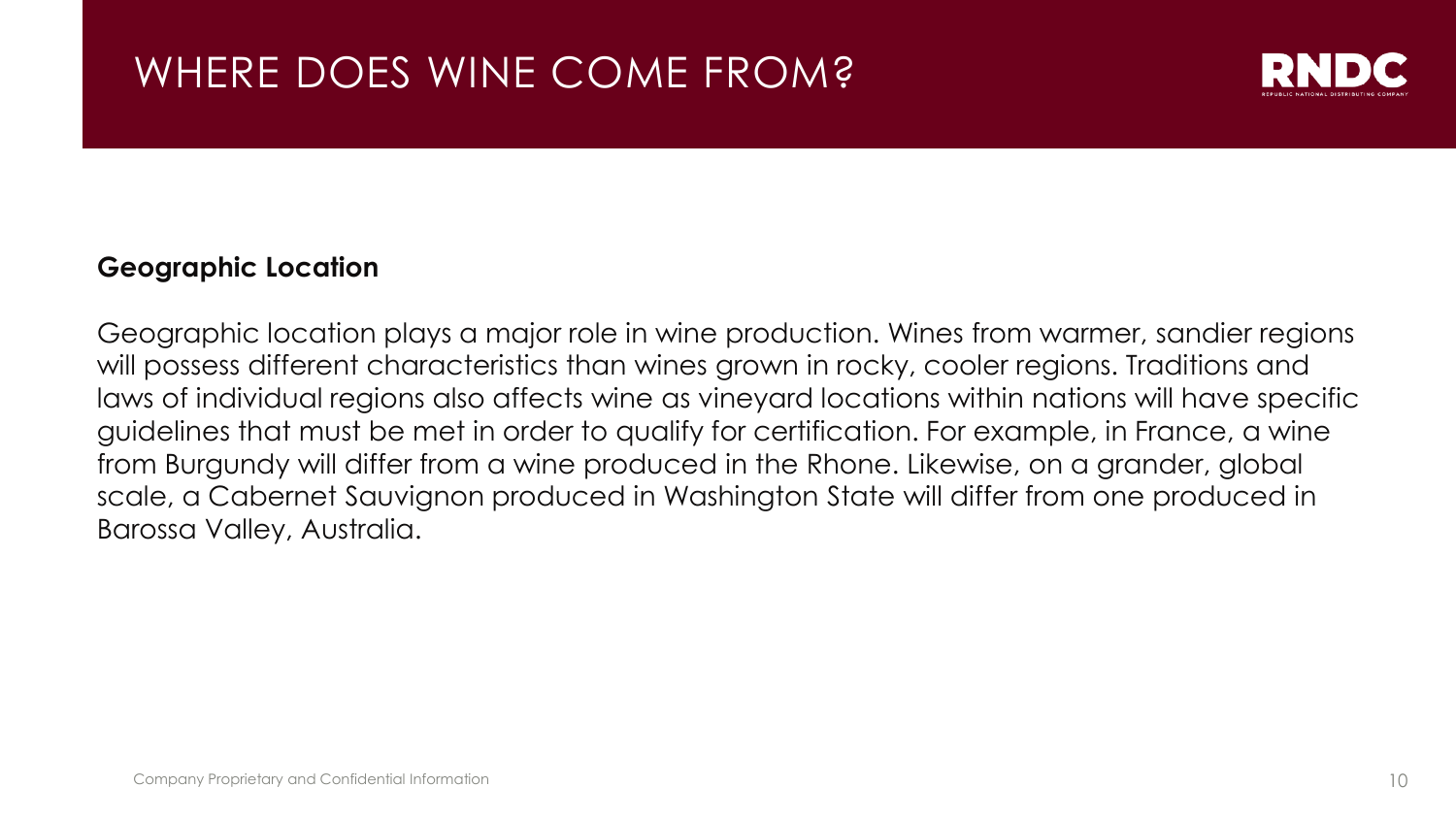# WHERE DOES WINE COME FROM?



#### **Climate**

Temperature is probably the most important aspect of climate, though exposure to sun, fog, wind, rainfall, and humidity are also factors in the quality of grape production. Climate is a reference to a region's conditions over the course of many years, not just a single season or vintage.

#### **Soil**

For grape growing, soil needs to be able to drain well, but retain some moisture during the warmer summer months. The soil also needs to provide the vine with key nutrients such as nitrogen and iron.

#### **Vintage**

The vintage is the process of the harvest. The grapes harvested for wine and the resulting product from that harvest will vary from year to year. For example, a vintage that sees a cold, wet summer will produce a very different wine compared to one that sees a summer of more ideal growing conditions.

Many wine regions and wine styles are not as effected by the conditions of a particular year. Many wines come from regions that consistently deliver quality nearly every year. Also, wines meant for immediate consumption are often made consistently of the same style despite vintage specifics.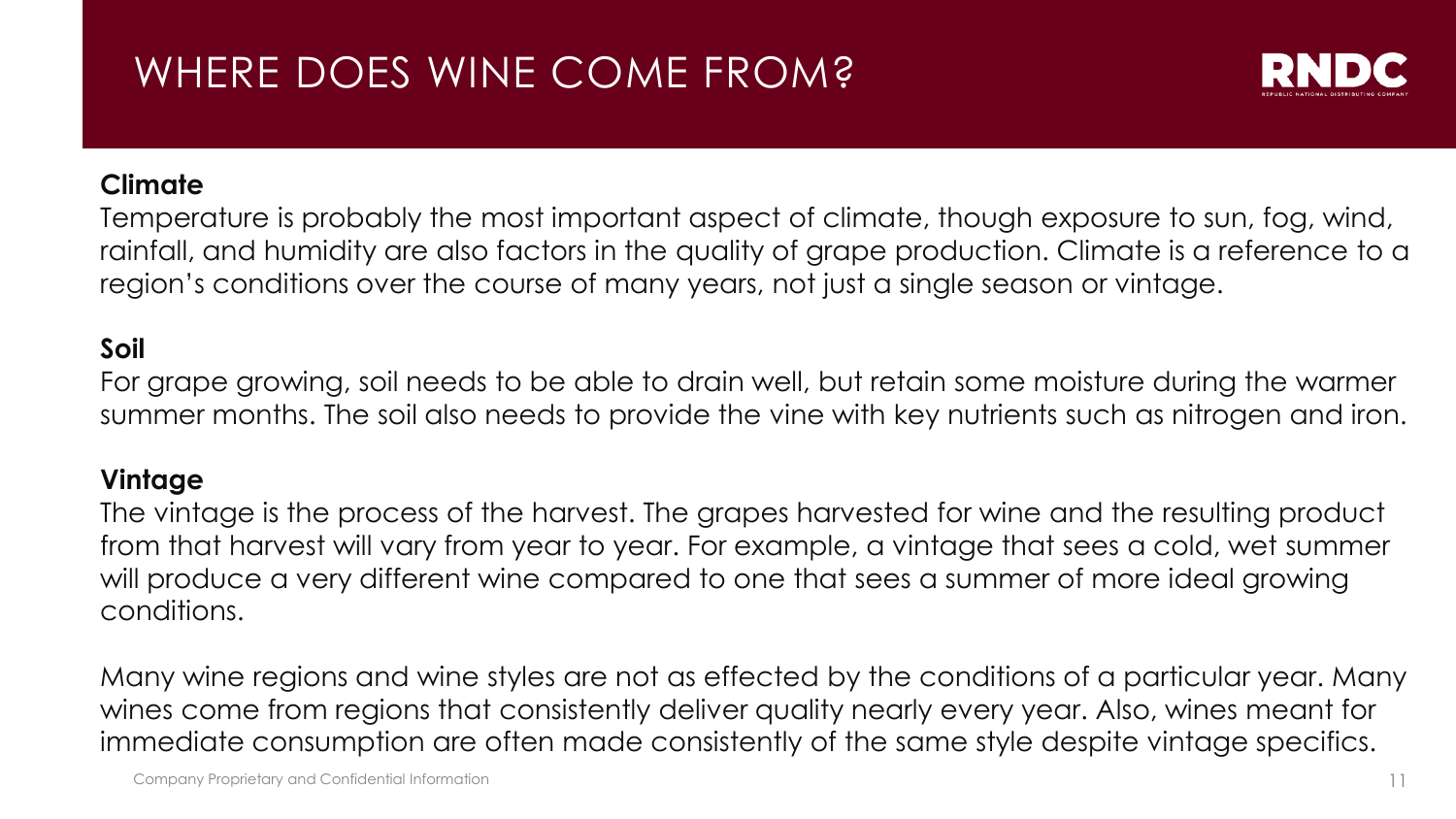

# STEPS TO WINE PRODUCTION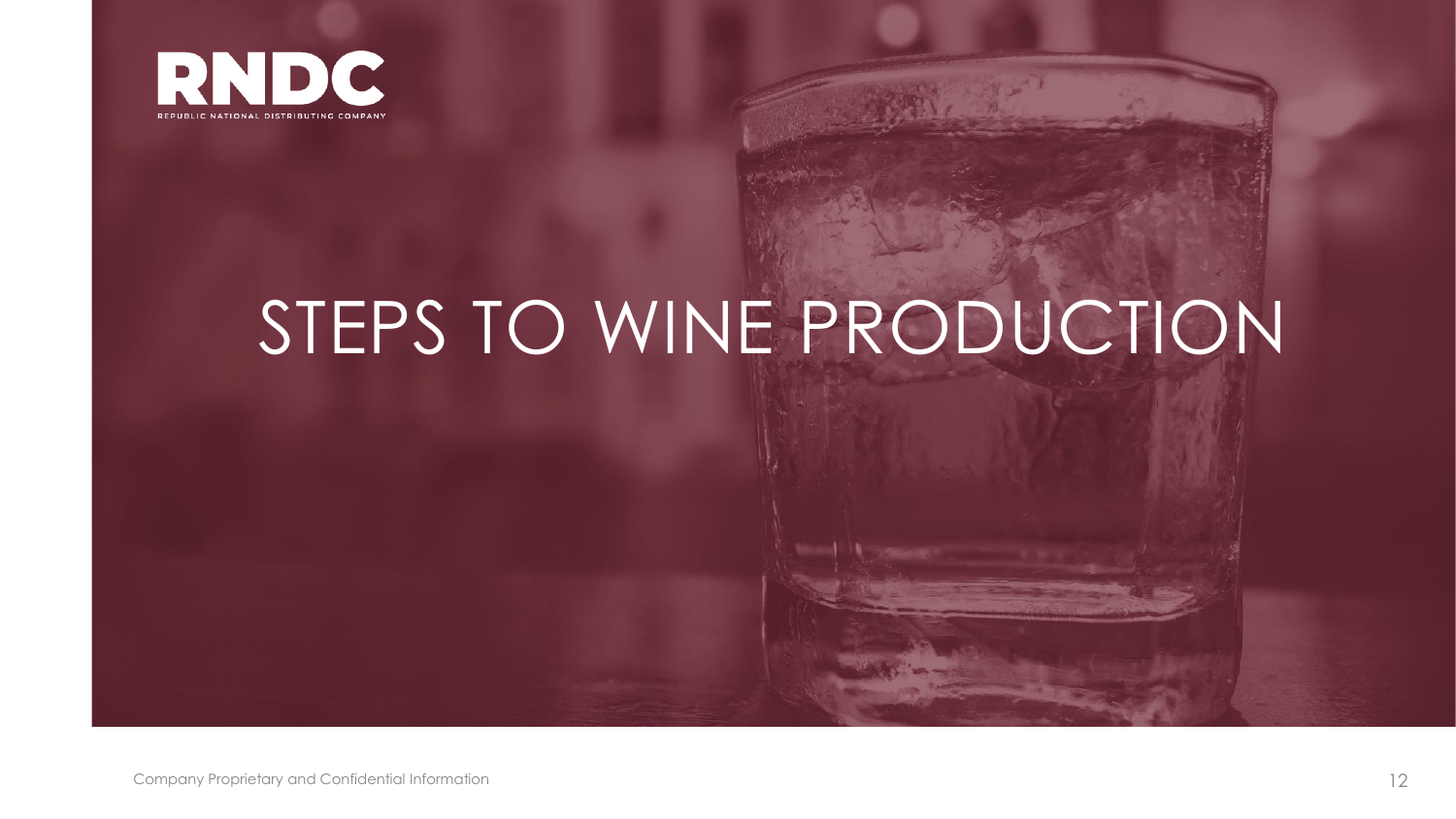# WINE PRODUCTION



- 1. Harvest: This is when the grapes are picked. Depending on style, country, and vintage, the harvest normally occurs in September/October in the Northern Hemisphere and in April/May in the Southern Hemisphere.
- 2. Crush: The grapes are placed in a vat and the skins are broken to release the juice. Depending on the style, typically for red and rosé wines, the skins may remain in contact with the juice for a period of time in order to extract varying degrees of color, tannins, and aromatic compounds – this process is also know as maceration.
- 3. Fermentation: The process by which grape juice becomes wine. Fermentation is when yeasts (either natural or added) consume the sugar in the juice and produces alcohol, heat, carbon dioxide.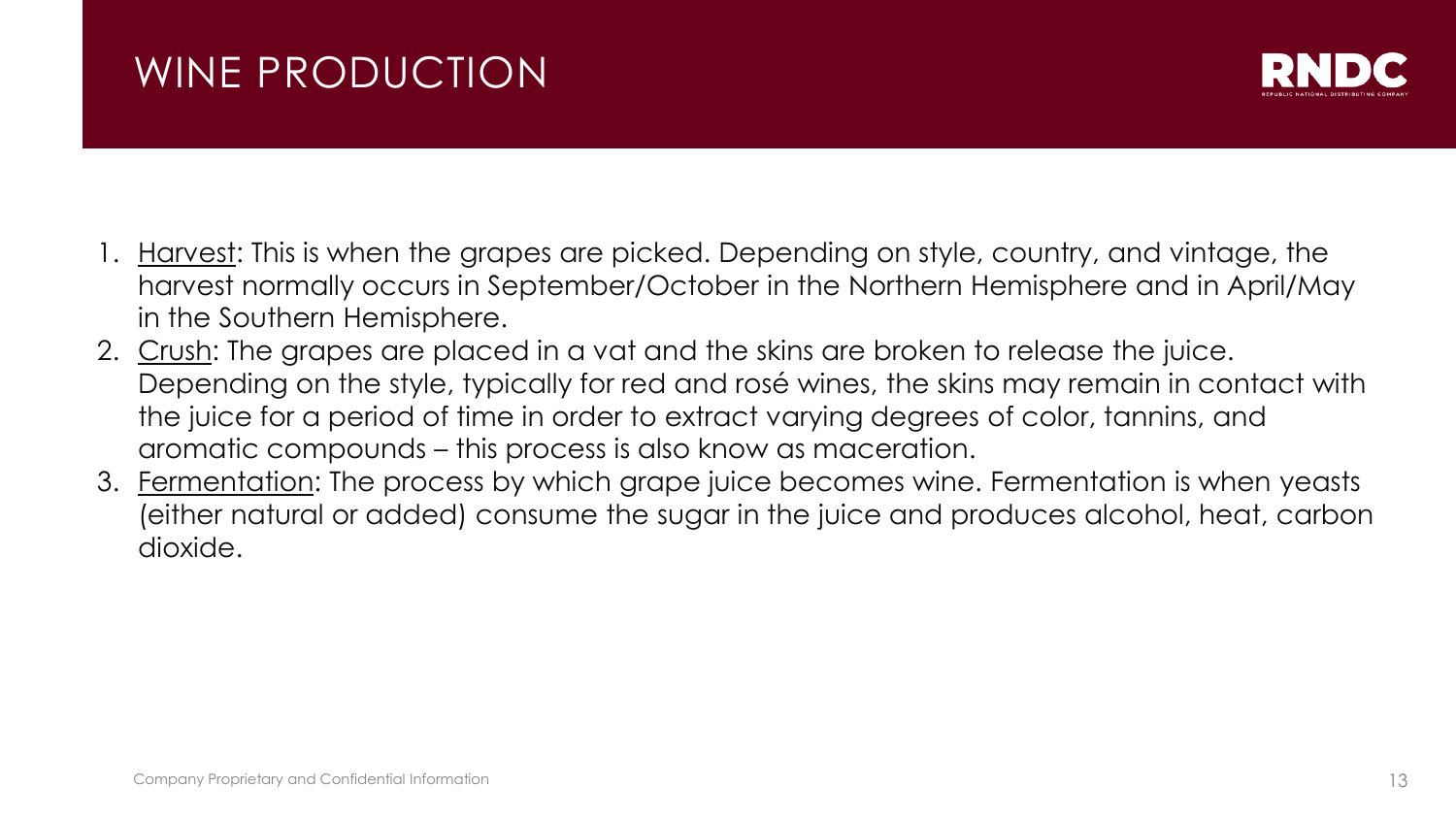# WINE PRODUCTION



- 4. Aging: Also referred to as maturation, aging typically takes place either in oak barrels, stainless steel tanks, as well as the bottle, depending on the style and/or varietal. \*Many wines do not need any aging at all before they are bottled and prepared for the market
- 5. Clarification: Fining and/or filtration. This adds clarity to the finished product thereby eliminating any extraneous particles such as proteins or sediment that tend to cloud the wine.
- 6. Bottling: The wine is bottled and can be ready for either immediate distribution or stored for delayed release.
	- A. Standard Bottle: 750 milliliters (ml). Used for most styles.
	- B. Half Bottle: 375 ml. One-half of a standard bottle.
	- C. Magnum: 1.5 Liters (L). Equivalent of two standard bottles.

\*Please note\* There are other factors in wine production depending on the style, e.g., Sparkling, Dessert, Port, and Sherry. These details are addressed in subsequent sections.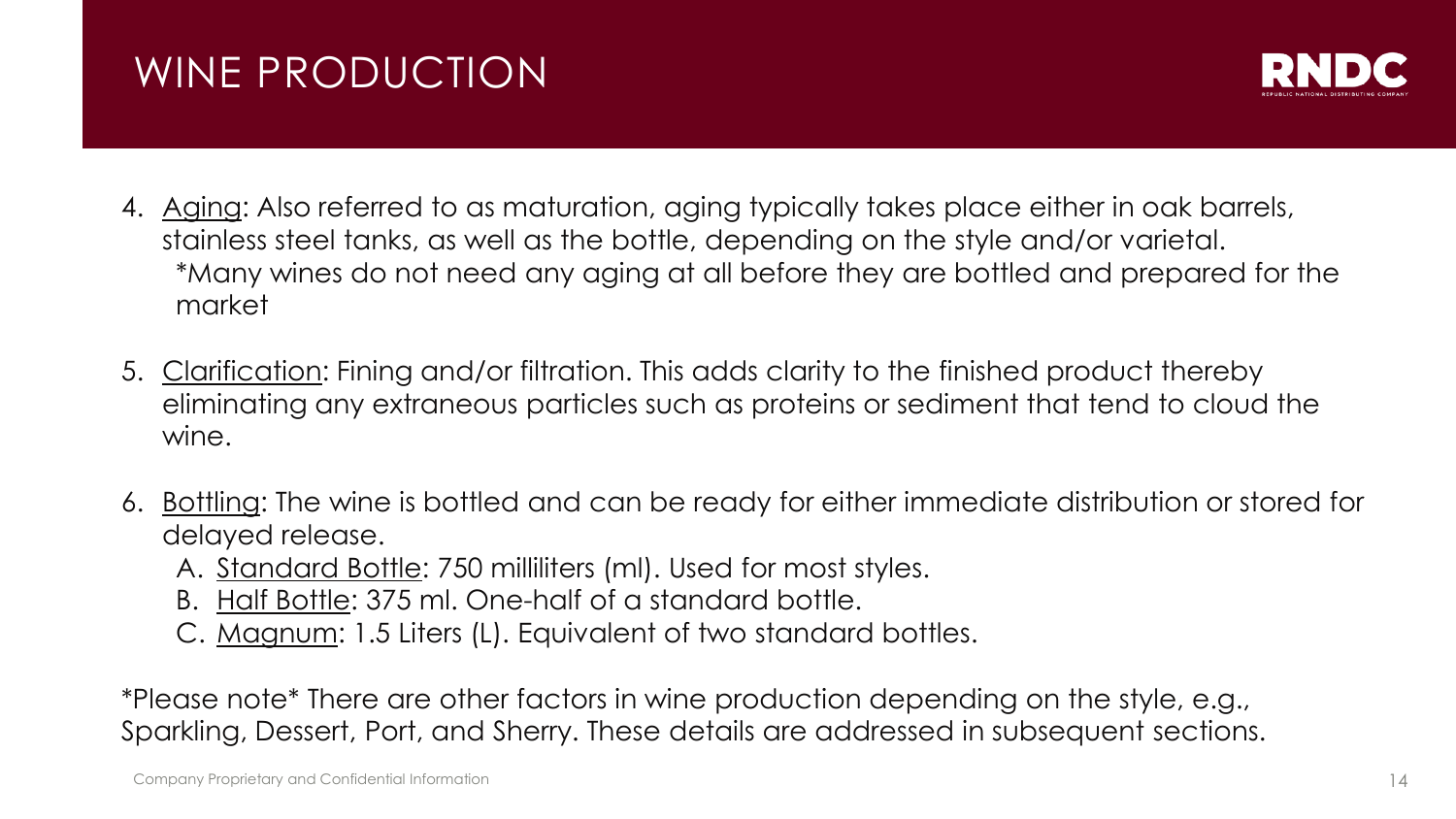

**WHITES**

Company Proprietary and Confidential Information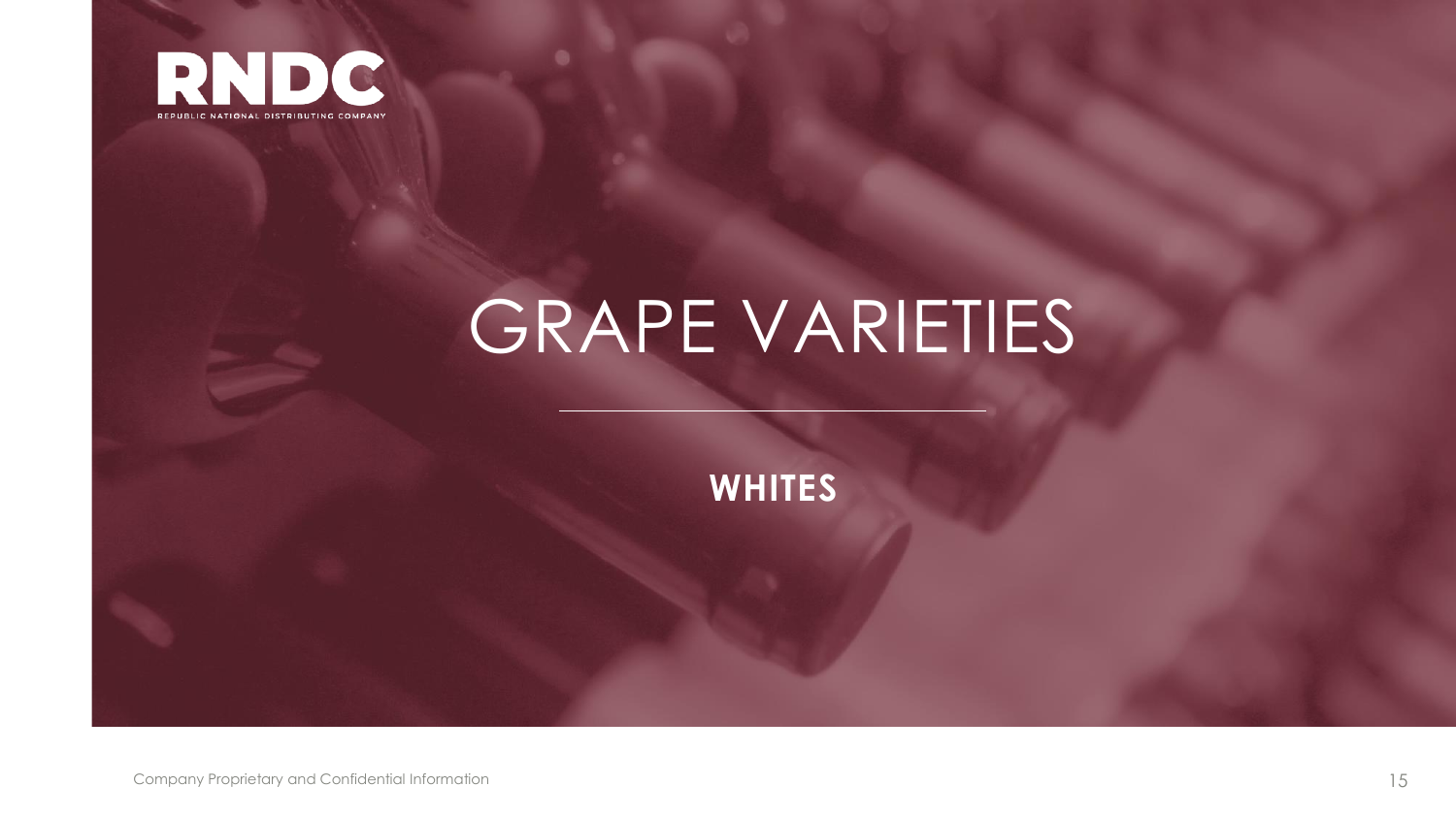

#### **Chardonnay**

Chardonnay is the world's most widely planted quality white grape. It adapts well to every climate and is the grape that most easily shows off the winemaker's skills.

- Viticulture: Versatile in adapting to varying climates and can grow in a range of soils.
- Vinification: Fermented in stainless steel or oak. Matured in old or new oak.
- Style: May be produced in a wide range of styles such as:
	- o Fresh, light unoaked, typically produced in cooler regions such as Chablis, France
	- o Rich, tropical fruit aromas and flavors from many New World regions like Napa Valley
	- o Oaky, creamy, and buttery styles from wine produced with malolactic fermentation
	- o Sparkling wine from around the world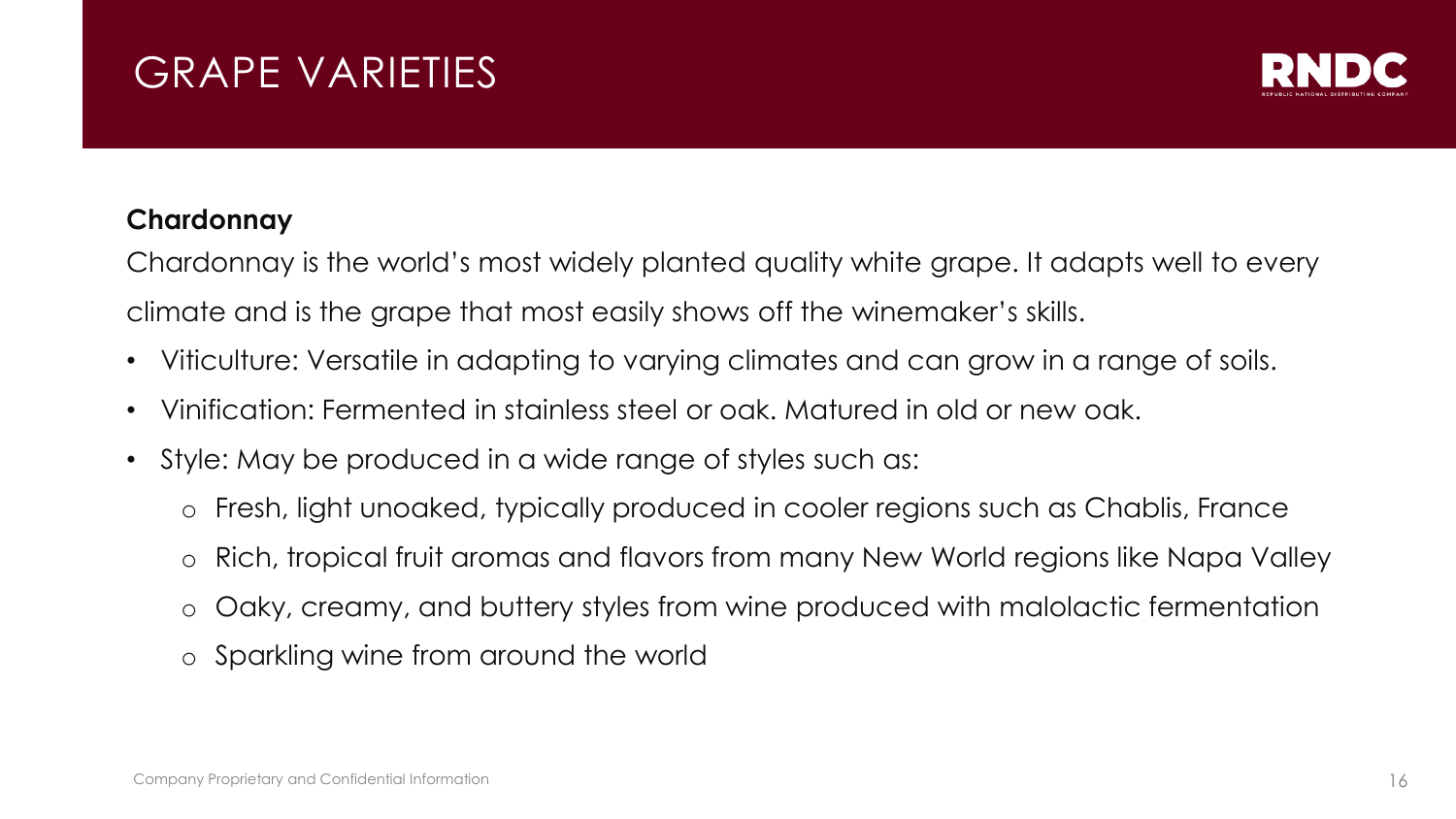

#### **Chardonnay**

- Produced in every wine producing country.
- Premium regions for Chardonnay
	- France Burgundy Chablis, Puligny-Montrachet, Chassagne-Montrachet
	- USA California Napa, Sonoma, Santa Barbara
	- Chile Casablanca
	- South Africa Walker Bay
	- Australia Yarra Valley, Margaret River
	- New Zealand Marlborough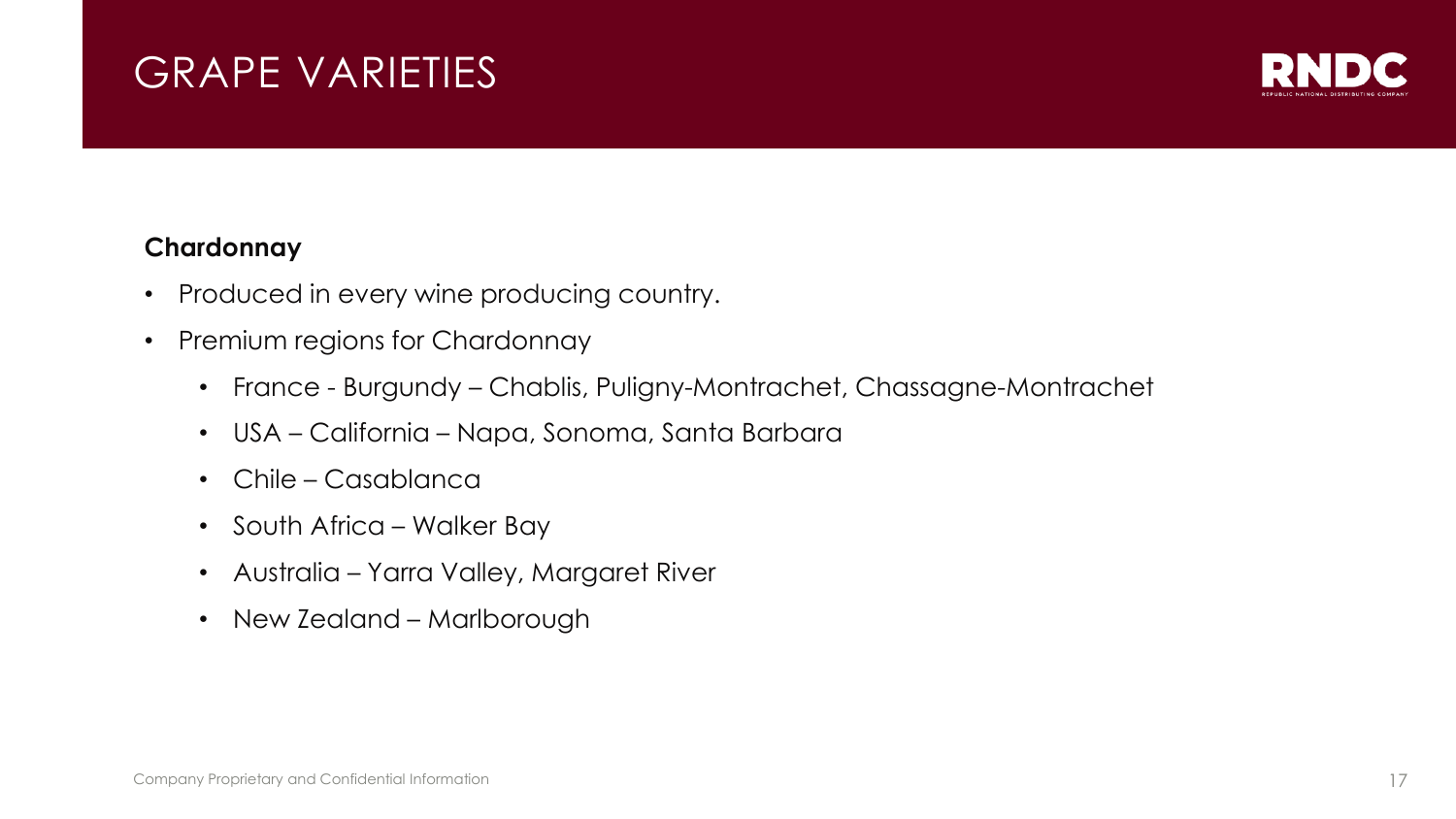

#### **Sauvignon Blanc**

- Sauvignon Blanc is an aromatic and high acid grape variety.
- Viticulture: Cool to moderate climates
- Varietal/Blend: Often bottled on it's own, but occasionally blended with Semillon
- Vinification: Fermented in stainless steel.
- Style:
	- o Versatile: may be tangy and sharp as well as softer styles when aged in oak
	- o California Sauvignon Blancs tend to be more full bodied than French Sauvignon Blancs, while New Zealand Sauvignon Blancs are remarkably aromatic with citrus fruits and herbal notes.
	- o High acidity
	- o Aromatic grape variety
	- o Generally best enjoyed when young
	- o Usually unoaked, though some producers may briefly mature in oak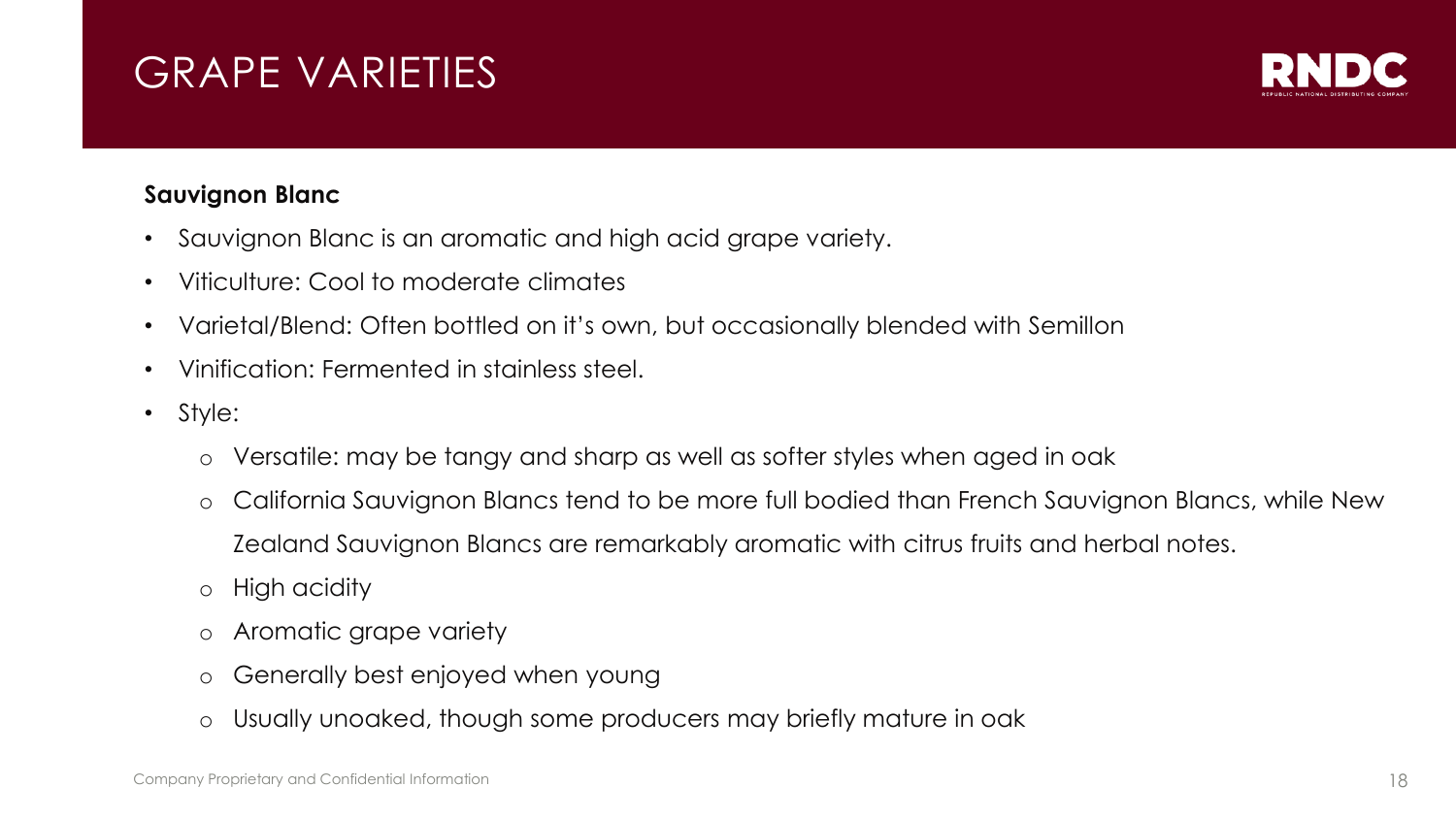

#### **Sauvignon Blanc**

- Produced in most every wine producing country.
- Premium regions for Sauvignon Blanc
	- France Bordeaux , Loire Valley (Sancerre, Pouilly-Fume)
	- USA California Napa, Sonoma, Lake County
	- Chile Casablanca
	- South Africa Constantia, Elgin
	- New Zealand Marlborough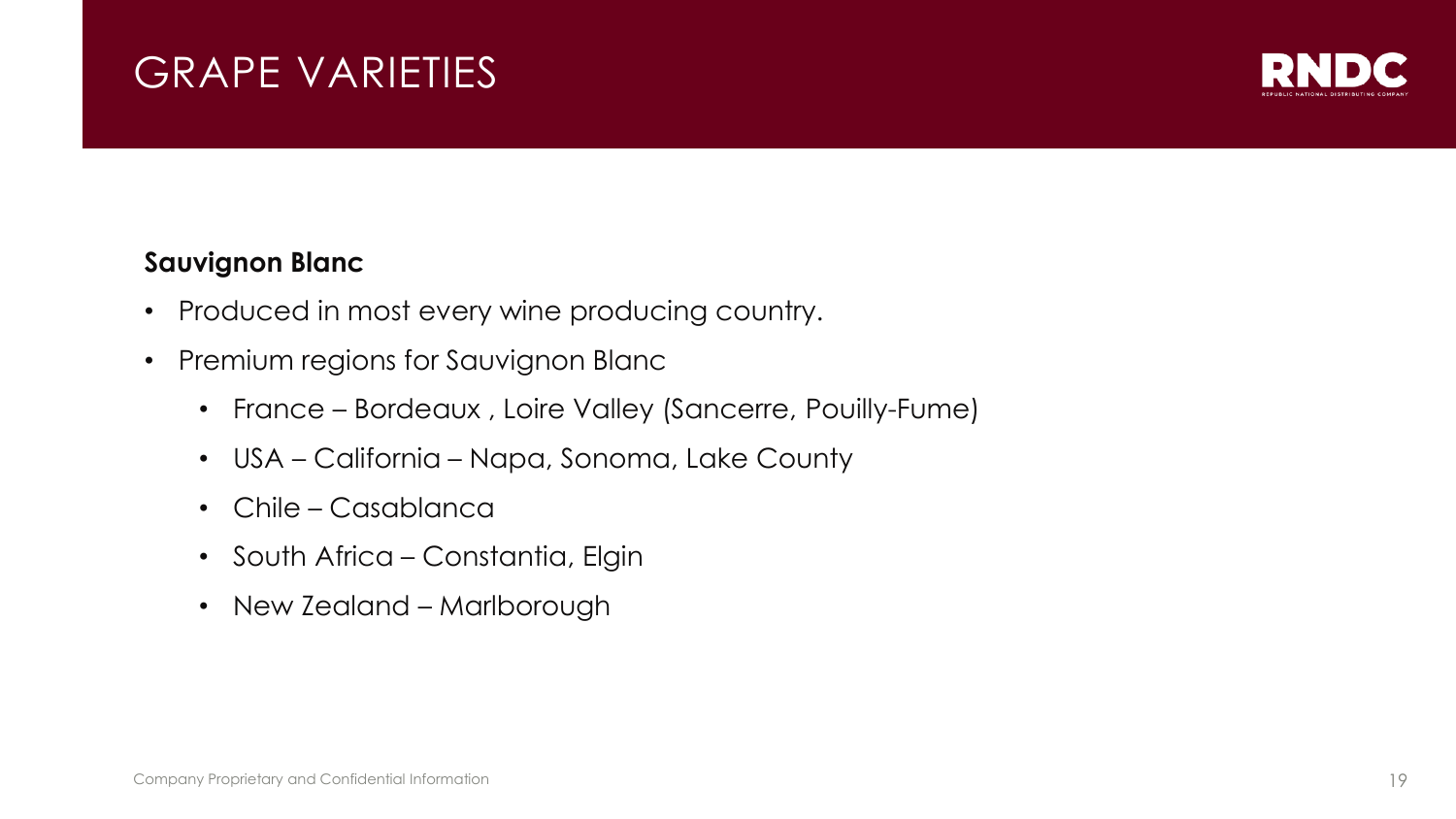

#### **Pinot Gris/Pinot Grigio**

Pinot Grigio and Pinot Gris are the same grape, but made in two different styles.

- Viticulture: Versatile cool to moderate climate
- Varietal/Blended: Often bottled on its own
- Vinification: Fermented in stainless steel. Oak is seldom used.
- Style:
	- Higher acid, subdued citrus and green flavors.
	- Richer, intense style in Alsace.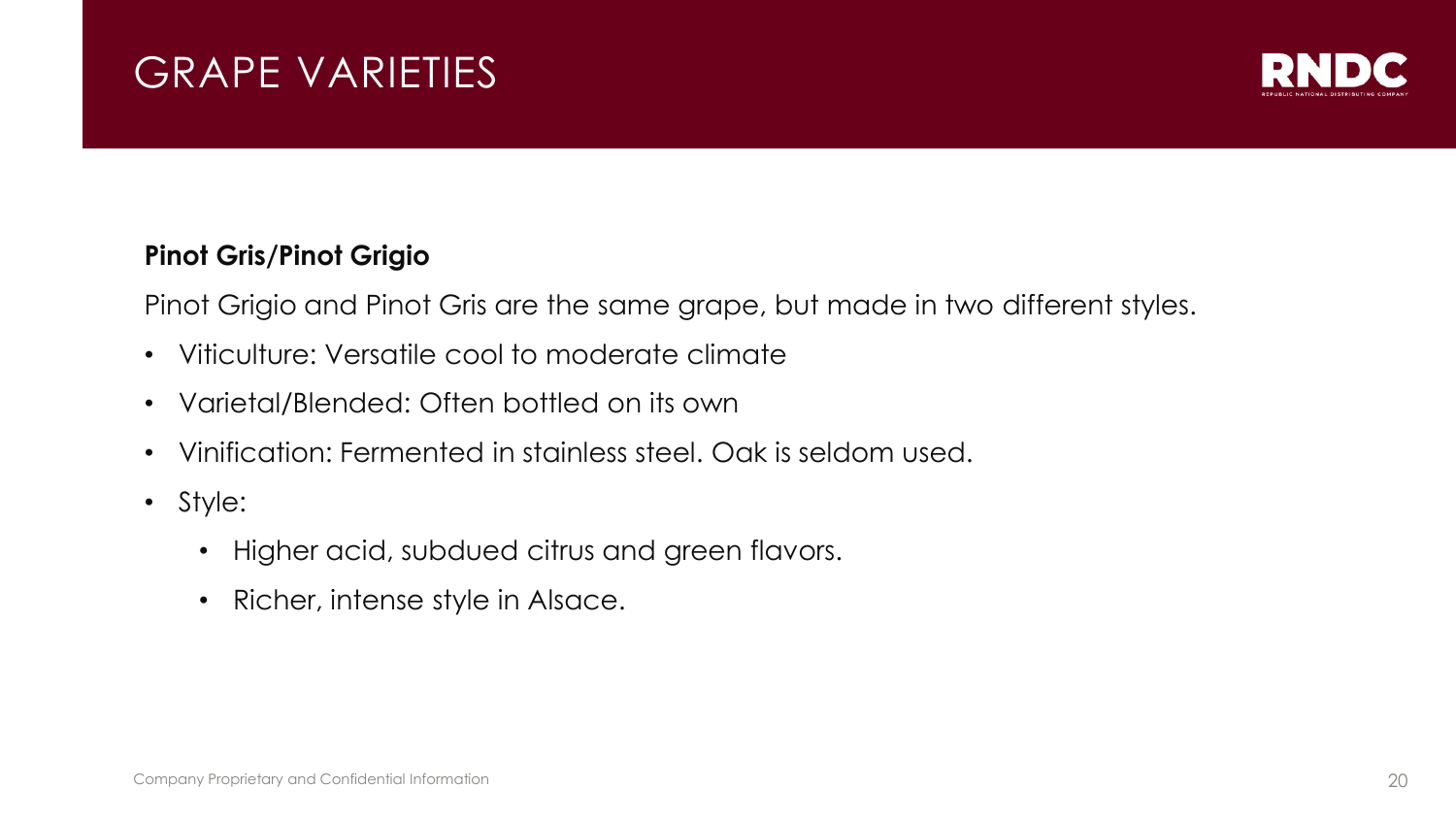

#### **Pinot Gris / Grigio**

- Produced in a lot of wine producing countries.
- Premium regions for Pinot Gris / Grigio
	- France Alsace (rich, ripe style)
	- Italy Veneto, Trentino (higher acid, citrus flavors)
	- Germany known as Grauburgunder
	- New Zealand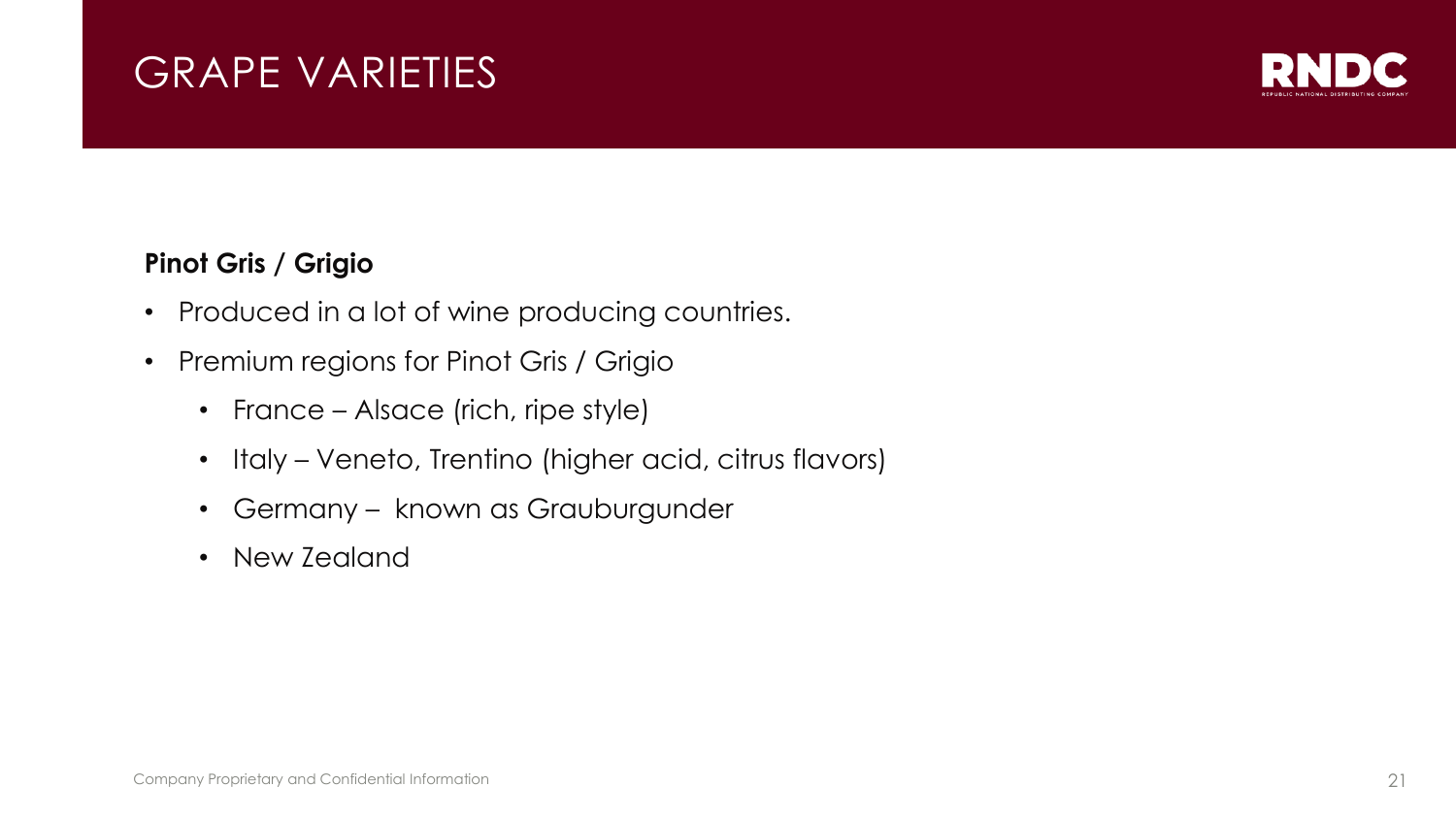

#### **Riesling**

Riesling is a high acid, highly aromatic grape variety that it is also produced around the world in a variety of styles. Riesling is capable of producing powerful wines of superb quality and elegance.

- Viticulture: Cool or moderate climates.
- Varietal/Blend: Usually bottled on it's own, but occasionally blended
- Vinification: Fermented in stainless steel. Almost never aged in oak or with the use of malolactic fermentation.
- Styles:
	- o Made in various styles from light-bodied, dry, and crisp to rich, sweet and hedonistic
	- o When harvested late, will produce a sweeter, luscious style
	- o Can age well due to the high acid.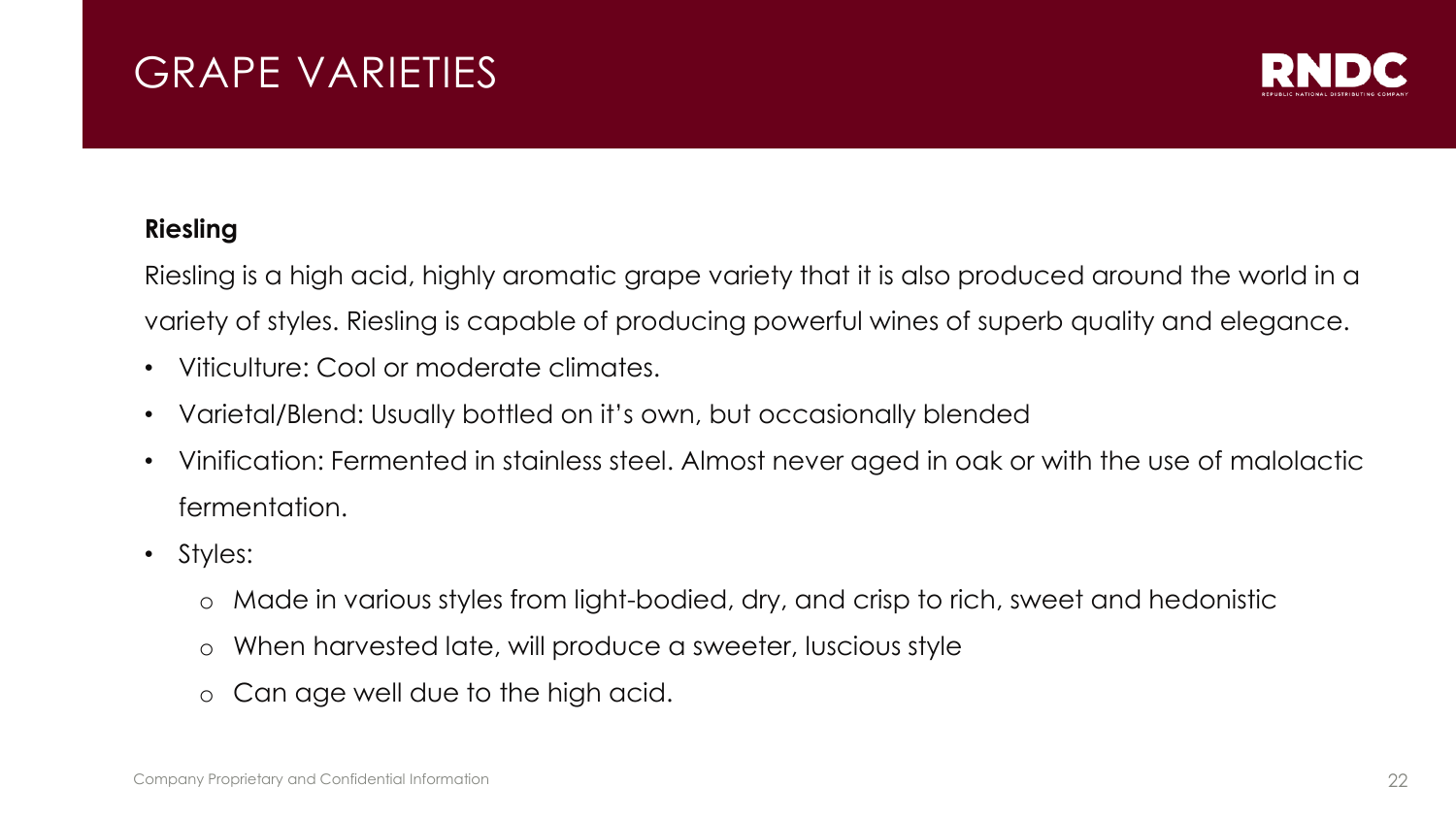

#### **Riesling**

- Produced in most every wine producing country.
- Premium regions for Riesling.
	- France Alsace
	- USA Washington
	- Germany Mosel, Rheingau, Pflaz
		- Ripeness levels from least ripe to most ripe
			- Kabinett
			- Spatlese
			- Auslese
	- Australia Clare Valley, Eden Valley
	- Austria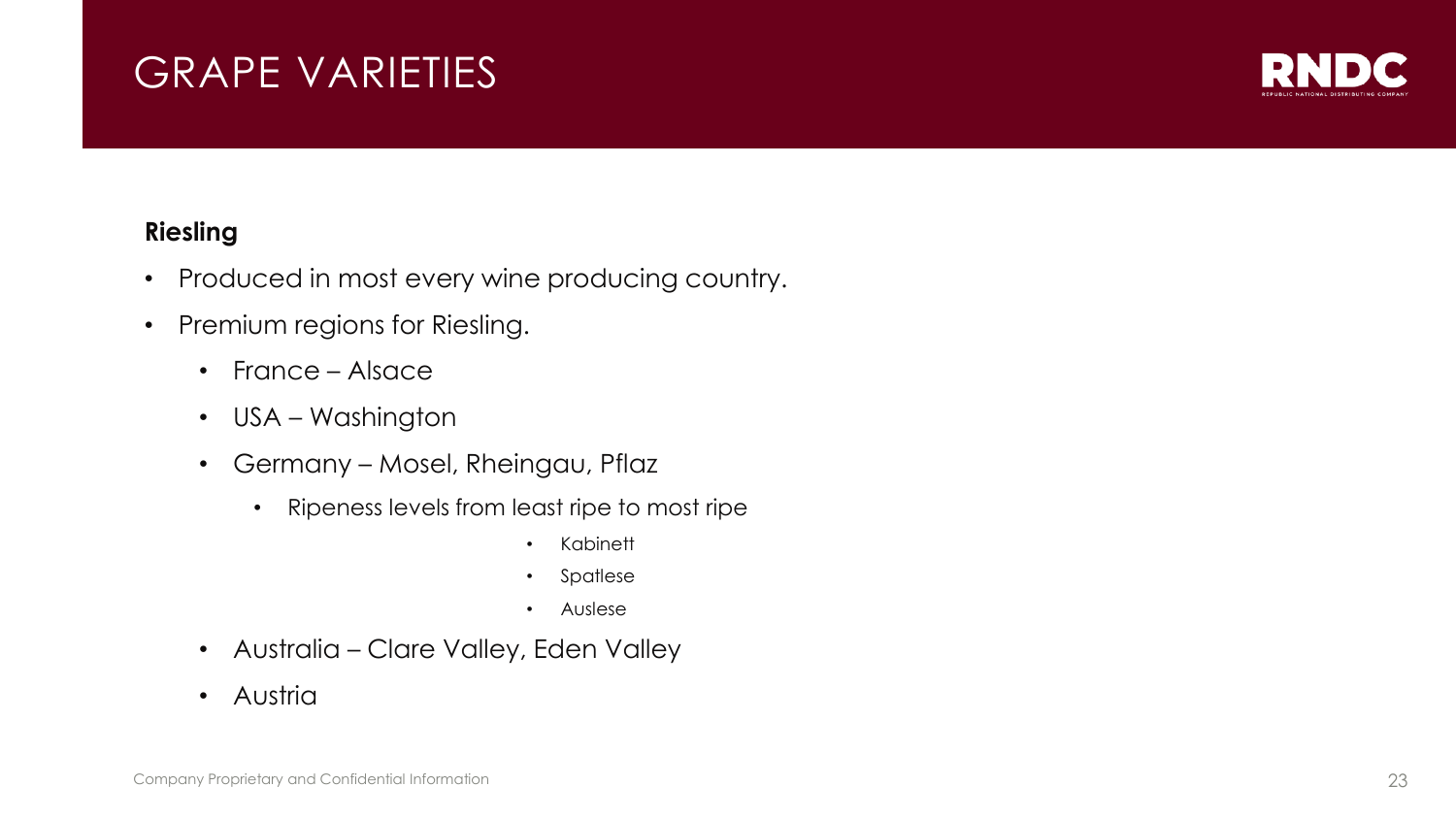

#### **Moscato**

Moscato is a high acid, extremely aromatic grape variety. It produces wines of high intensity flavors

- Viticulture: Cool or moderate climates.
- Varietal/Blend: Usually bottled on it's own, but occasionally blended
- Vinification: Fermented in stainless steel. Almost never aged in oak or with the use of malolactic fermentation.
- Styles:
	- o Made in a slightly sweet, highly aromatic style
	- o Moderate acid
	- o Mild to full bubbles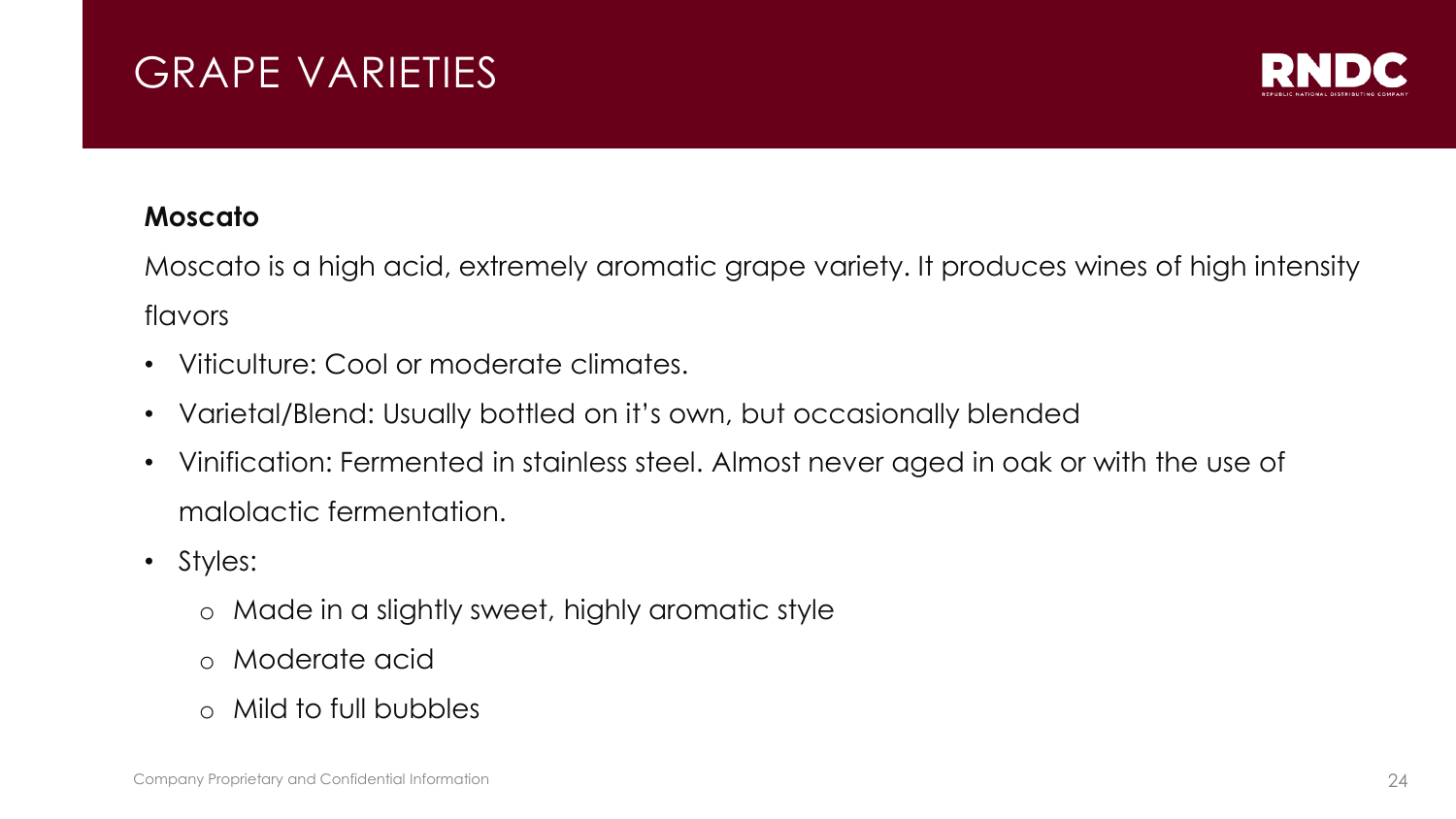

#### **Moscato**

- Produced in Italy and USA.
- Premium regions for Moscato
	- France Beames de Venise (fortified style)
	- Italy Piedmonte (still, half bubbles and full bubbles)
	- USA Isolated producers make premium bottlings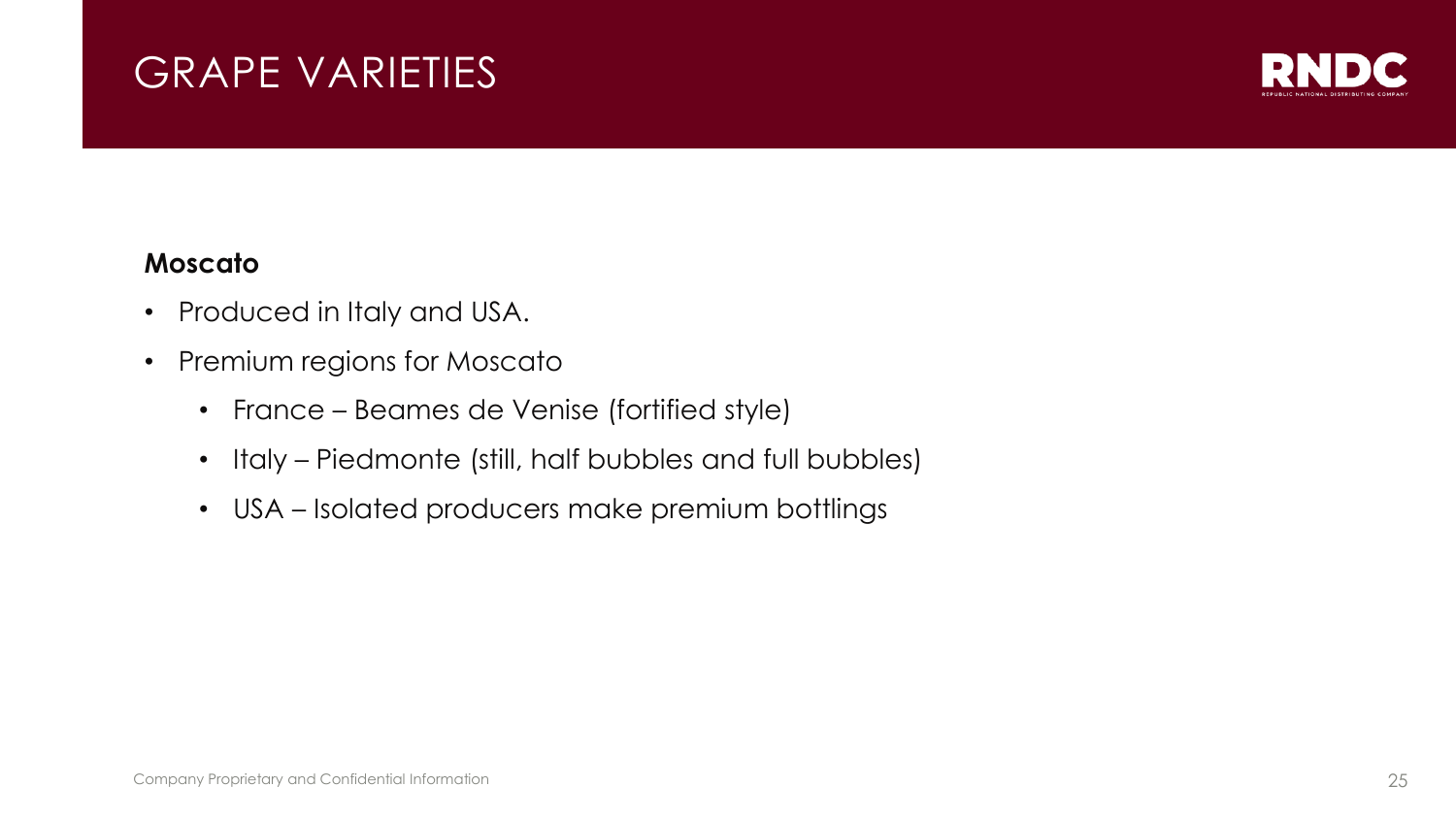

**REDS**

Company Proprietary and Confidential Information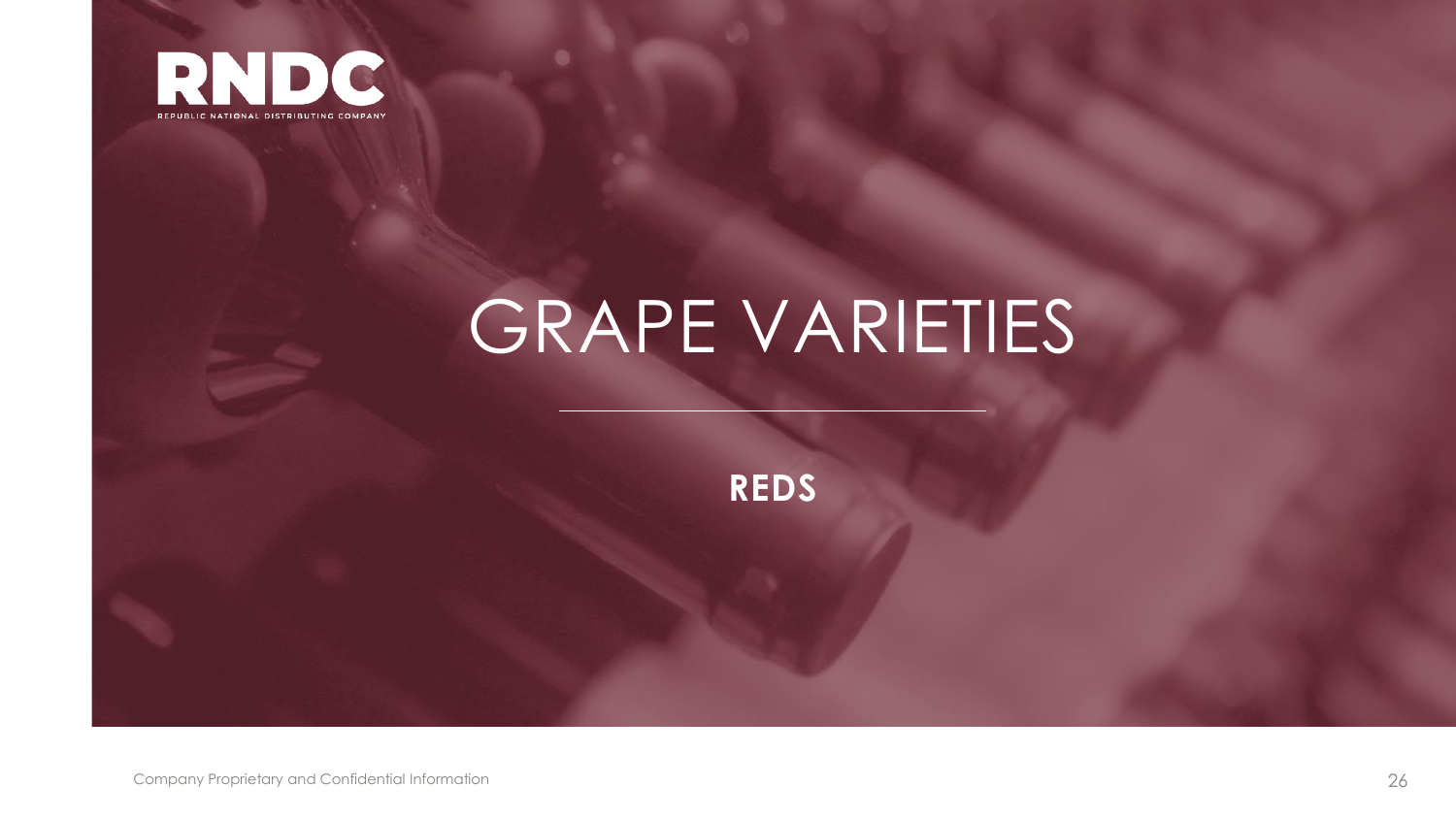

#### **Pinot Noir**

The great red wines of Burgundy are from Pinot Noir. It is a lower tannin wine that can exhibit high levels of elegance.

- Viticulture: Cool to moderate climates
- Vinification: Stainless fermentation normal. Can be oak aged, but care must be taken as the oak can over power the flavors.
- Varietal/Blended: Very rarely blended.
- Style:
	- o Low to medium levels of tannins
	- o Pronounced aromas of red fruits, that can develop into mushroom and meat aromas with age.
	- o Some examples will have subtle oak aromas of vanilla and toast.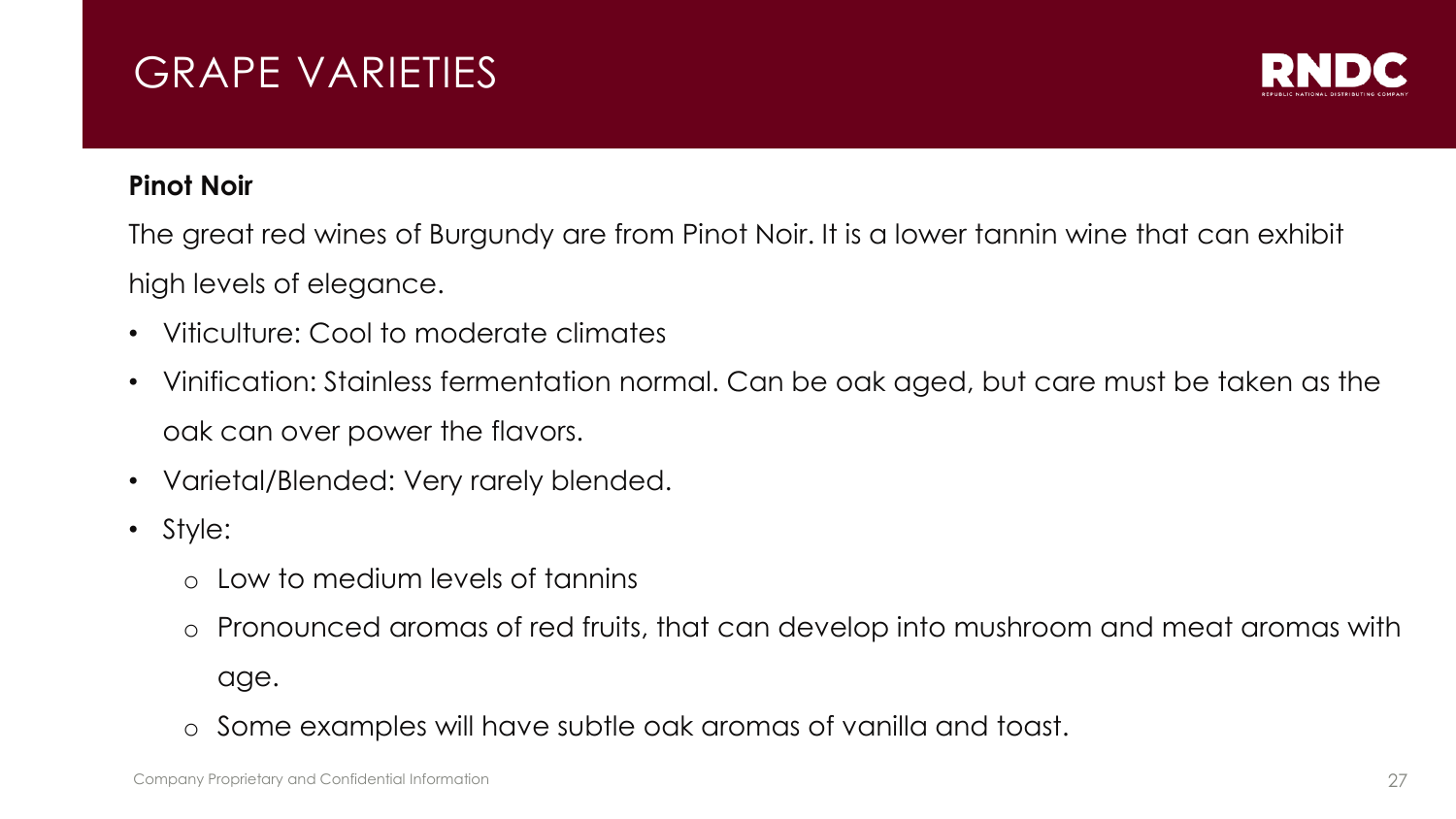

#### **Pinot Noir**

- Pinot Noir is a difficult grape to grow, so inexpensive versions are few and far between.
- Premium regions for Pinot Noir
	- France Burgundy (Gevrey-Chambertin, Nuits-St-Georges, Pommard, Volnay)
	- USA Carneros, Russian River Valley, Willamette Valley
	- Chile Casablanca Valley
	- Germany Pfalz and Baden
	- South Africa Walker Bay
	- New Zealand Central Otago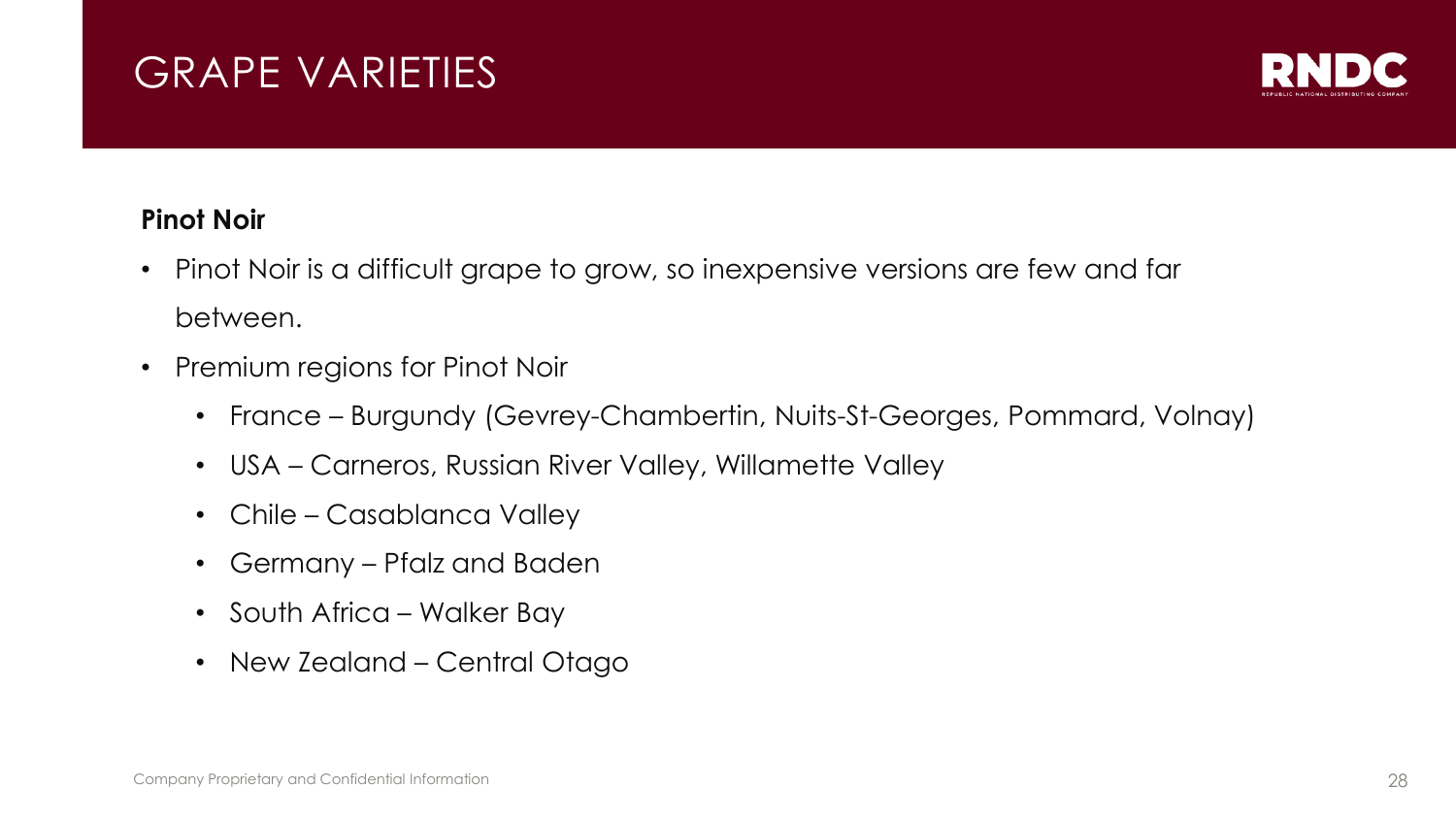

#### **Cabernet Sauvignon**

Very popular style, referred to as the 'King of the Noble grapes.' Most famous for its origins in Bordeaux, France. It is most known for its structure.

- Viticulture: Moderate to warm climates
- Vinification: Fermented in stainless steel or oak. Matured in old or new oak.
- Varietal/Blended: Often blended with Merlot and Cab Franc. Sometimes blended with whatever grapes are grown in the area, Cabernet Sauvignon brings tannin, acid and black fruit flavors to a blend.
- Style:
	- o Deeply colored
	- o High levels of tannin and acidity
	- o Pronounced aromas
	- o Typically ages well
	- o Often oaked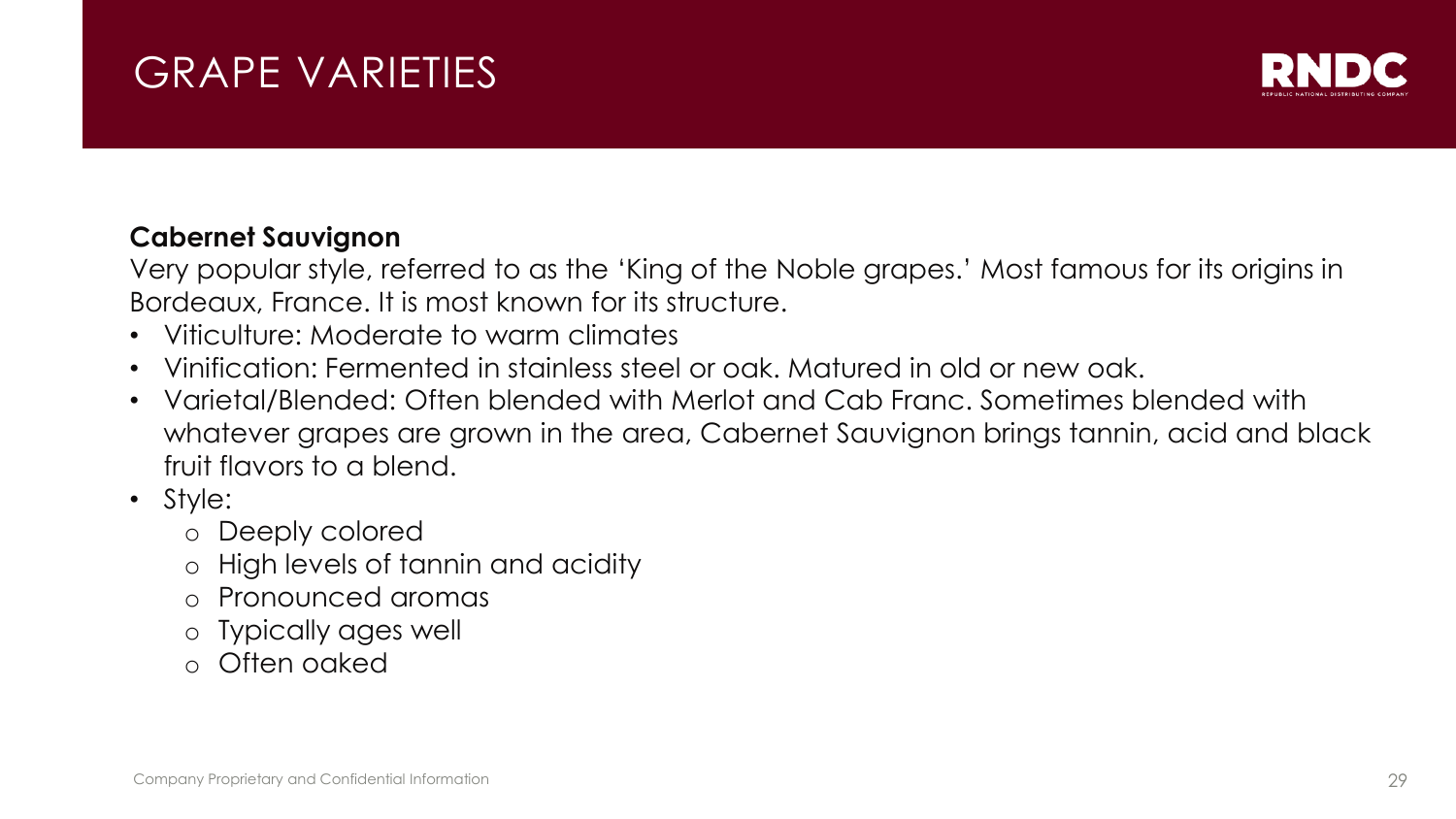

#### **Cabernet Sauvignon**

Produced in most every wine producing country.

Premium regions for Cabernet Sauvignon

France – Bordeaux (blended with Merlot and Cab Franc)

USA – Washington, California (Napa), Sonoma (Alexander Valley)

Italy – Tuscany (blended with Sangiovese)

Chile – Colchagua, Cachapoal (possibly blended with Merlot and Carmenere)

Argentina - Mendoza

Australia – Coonawarra, Margaret River (possibly blended with Shiraz)

South Africa – Stellenbosch (possibly blended with Merlot and Pinotage)

New Zealand – Hawkes Bay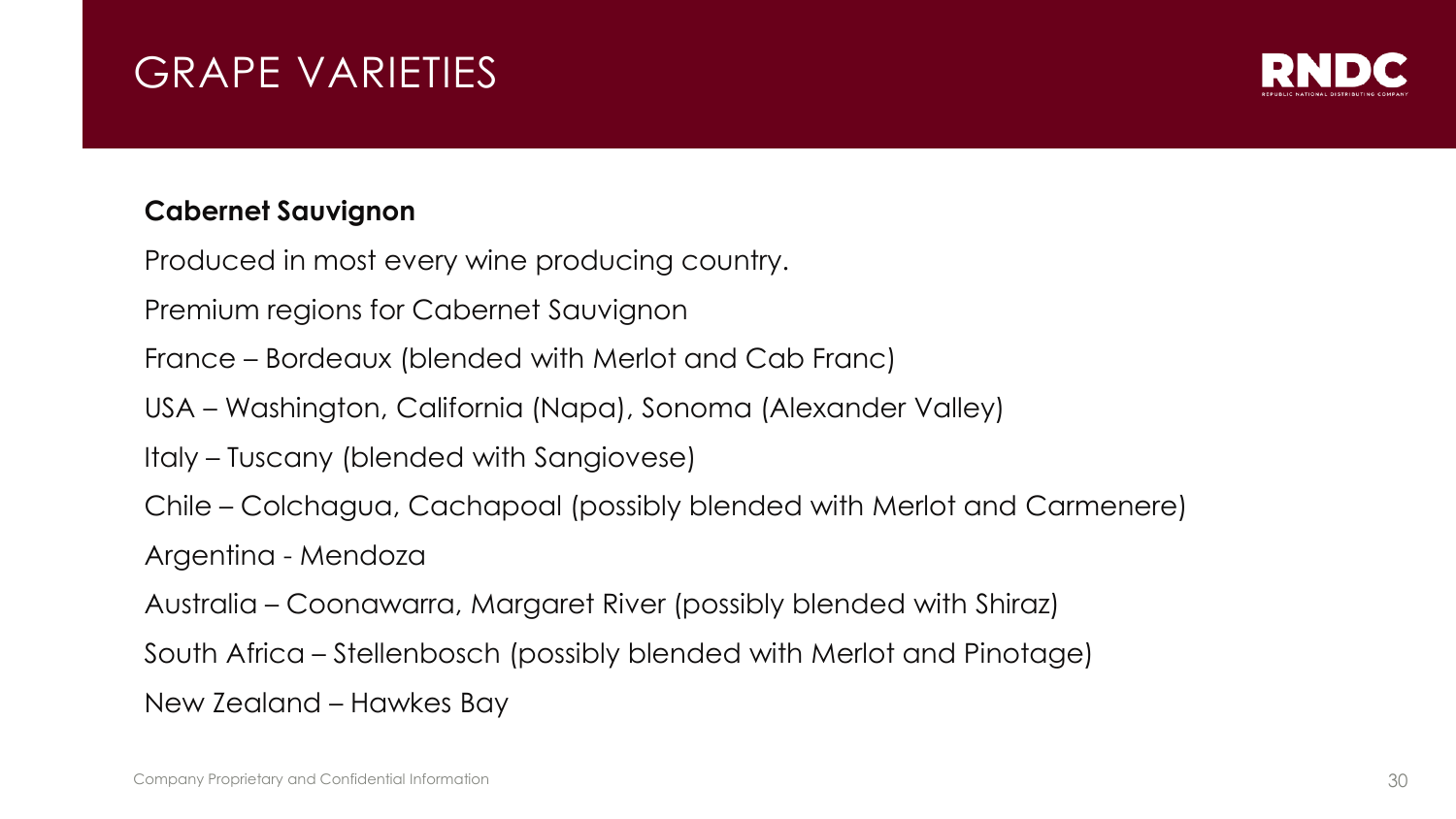

#### **Merlot**

Great wines of Pomerol and St Emilion in Bordeaux are Merlot based. This is a wine known for its lushness and rich body.

- Viticulture: Moderate to hot climates
- Vinification: Fermented in stainless steel or oak. Matured in old or new oak.
- Varietal/Blended: Often blended with Cabernet Sauvignon and Cab Franc. Also blended with whatever grapes are grown in the area. Merlot brings red fruit and body to the blend.
- Style:
	- o Medium levels of tannin and acidity
	- o Pronounced aromas of red fruits, herbal, blackberry, chocolate and fruitcake.
	- o Often oaked
	- o Soft, subtle, and less tannic than Cabernet Sauvignon.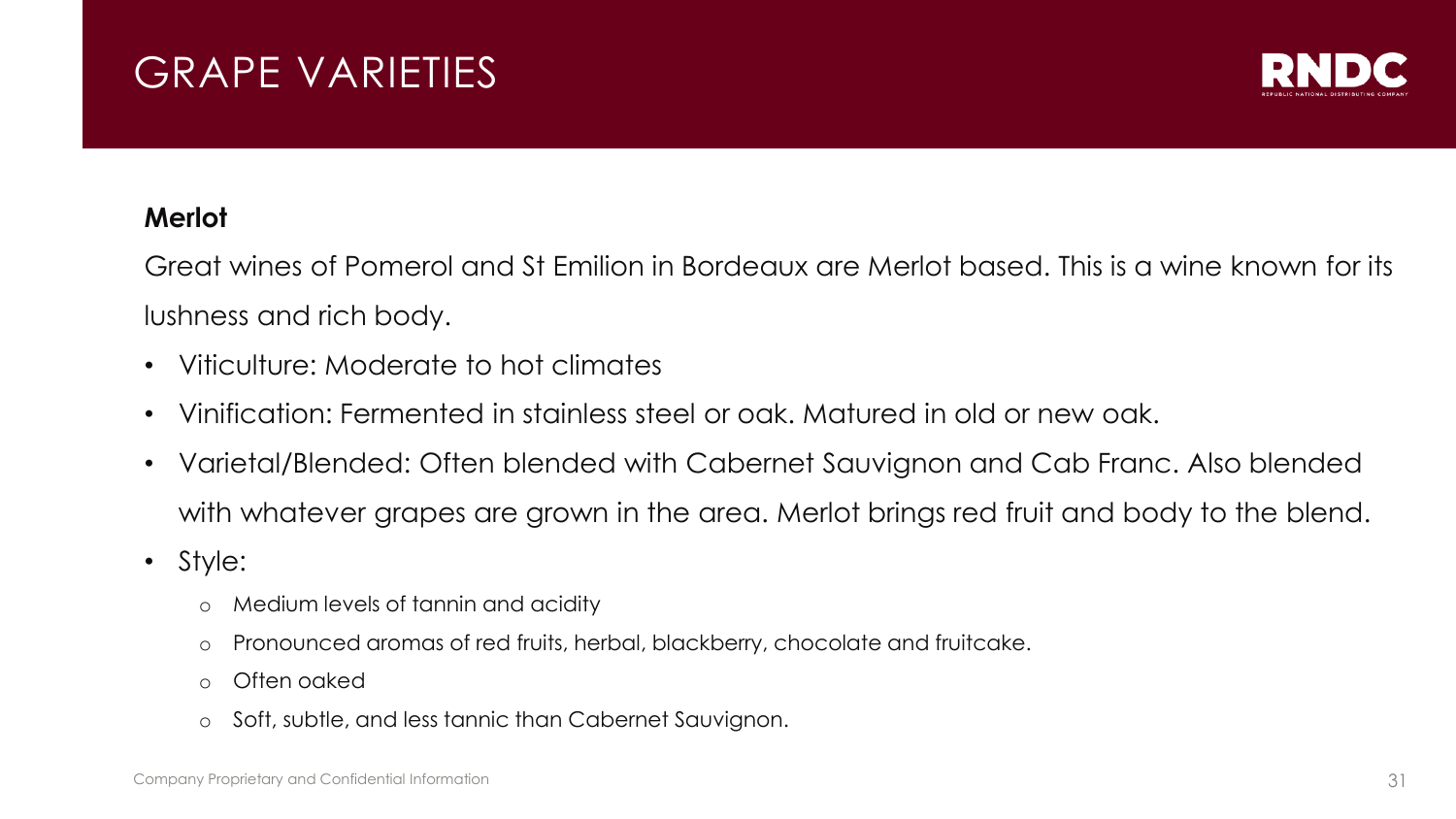

#### **Merlot**

- Produced in most every wine producing country.
- Premium regions for Merlot
	- France Bordeaux (blended with Cabernet Sauvignon and Cab Franc) Pomerol and St Emillion.
	- USA Washington, California (Napa), Sonoma (Alexander Valley)
	- Chile Colchagua, Cachapoal (possibly blended with Carmenere)
	- Australia Coonawarra, Margaret River
	- South Africa Stellenbosch (possibly blended with Cabernet Sauvignon and Pinotage)
	- New Zealand Hawkes Bay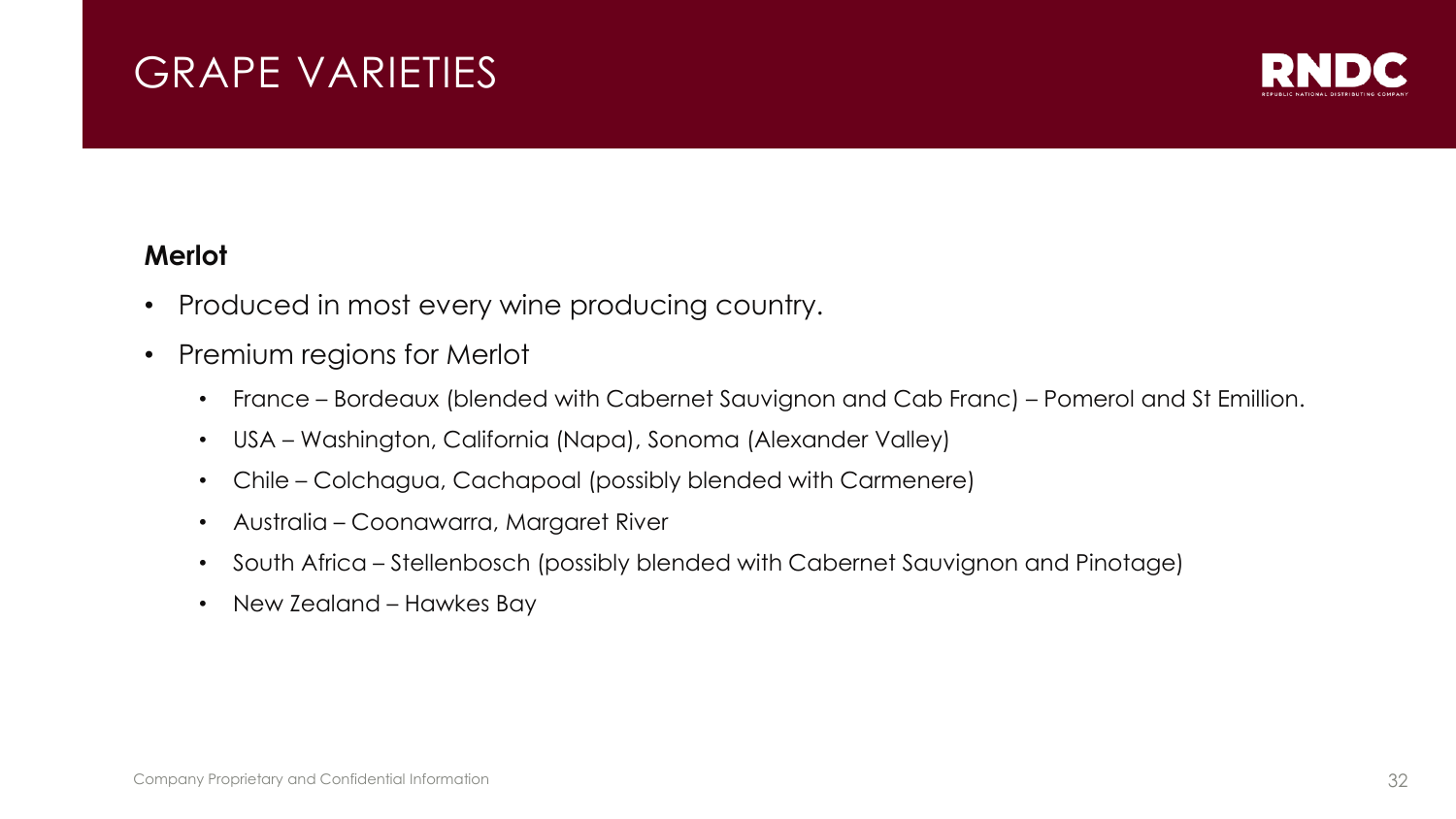

#### **Cabernet Franc**

Cabernet Franc is known for its high acidity and intense aromas.

- Viticulture: Cool to moderate climates.
- Vinification: Fermented in stainless steel or oak. Matured in old or new oak.
- Varietal/Blended: Occasionally bottled on its own, but more often blended with Cabernet Sauvignon and Merlot. It brings acidity and floral aromas to the blend
- Style:
	- o Medium levels of tannin and high acidity
	- o Pronounced aromas of red fruits, herbal, tea, moss
	- o Can be oaked or unoaked.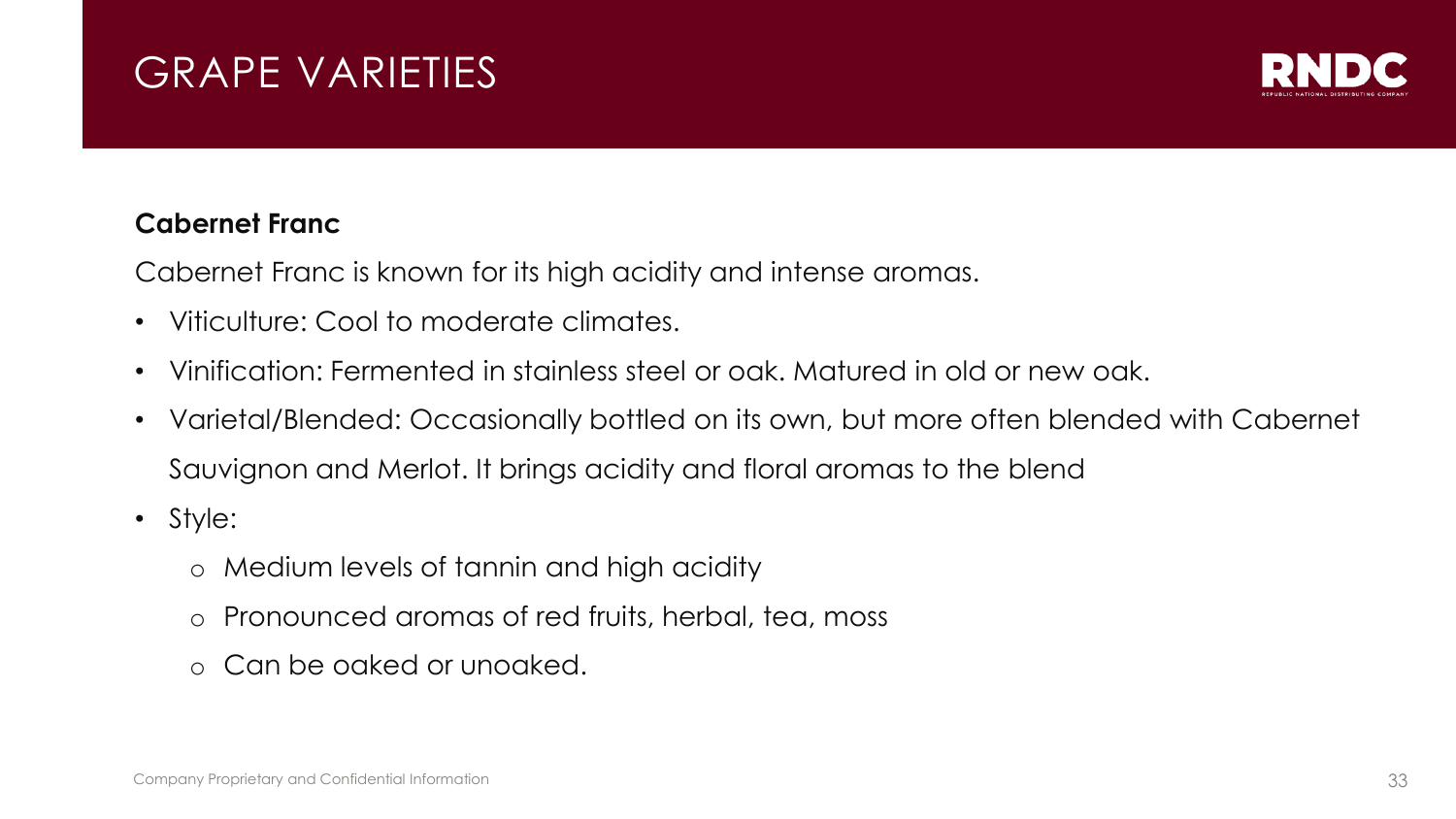

#### **Cabernet Franc**

- Premium regions for Cabernet Franc
	- France
		- Bordeaux (Pomerol and St Emilion) where it is usually blended,
		- Loire Valley (Chinon) where it is usually bottled single varietal
	- $\cdot$  USA
		- Napa
		- Washington State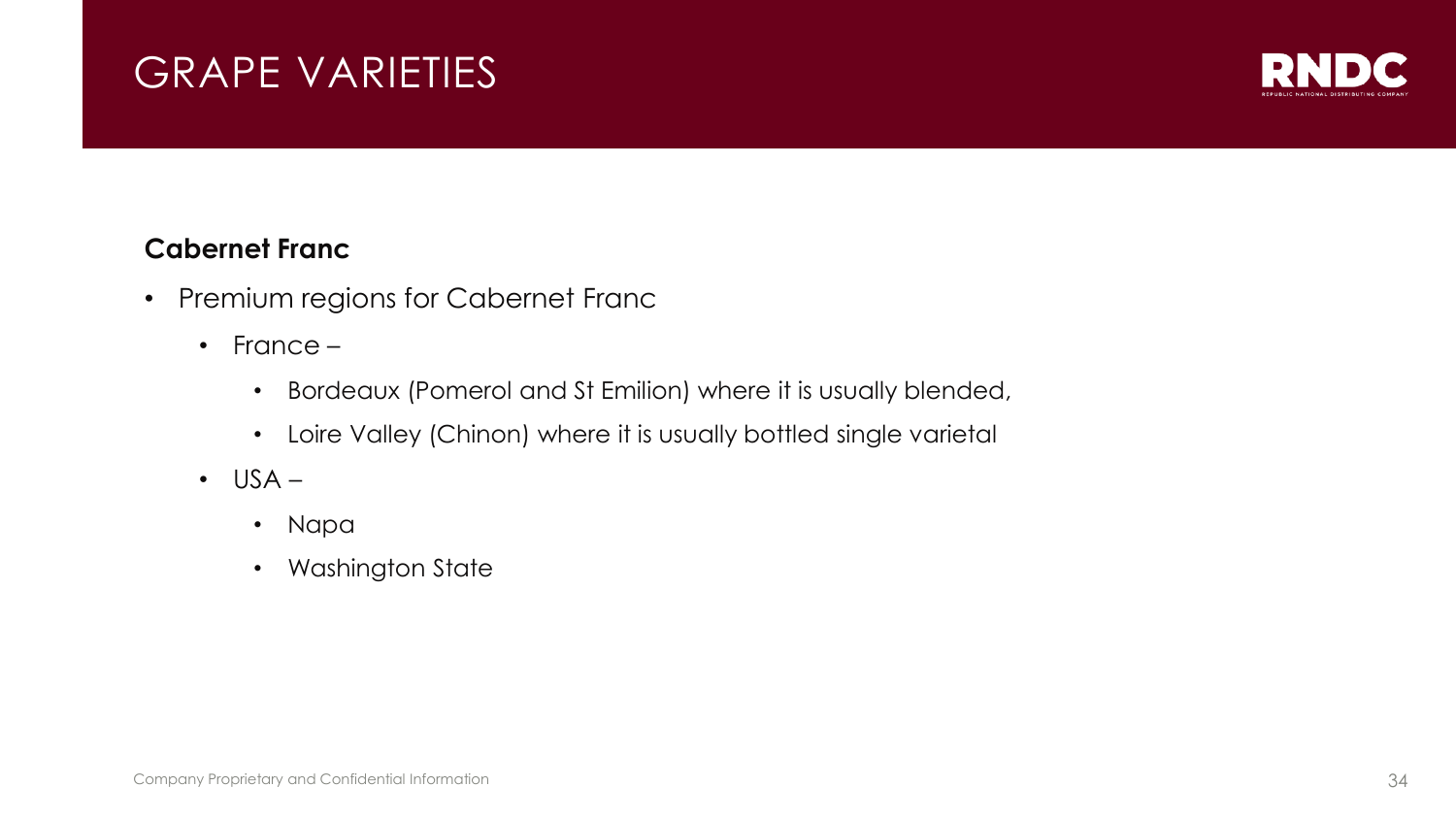

#### **Shiraz / Syrah**

Highly structured wine with red, black and peppery flavors.

- Viticulture: Moderate to warm climate
- Vinification: Stainless or large oak fermentation, oaked or unoaked aging
- Varietal/Blended: Often blended with Grenache to add in tannin, acidity and black fruits. Single varietal wines are common in Australia.
- Style:
	- o Medium levels of tannin and acidity
	- o Pronounced aromas of black fruits, smoked meat, black pepper that moves into leather with age.
	- o Often oaked
	- o Similar to Cabernet Sauvignon, but with more spicy, black pepper flavors.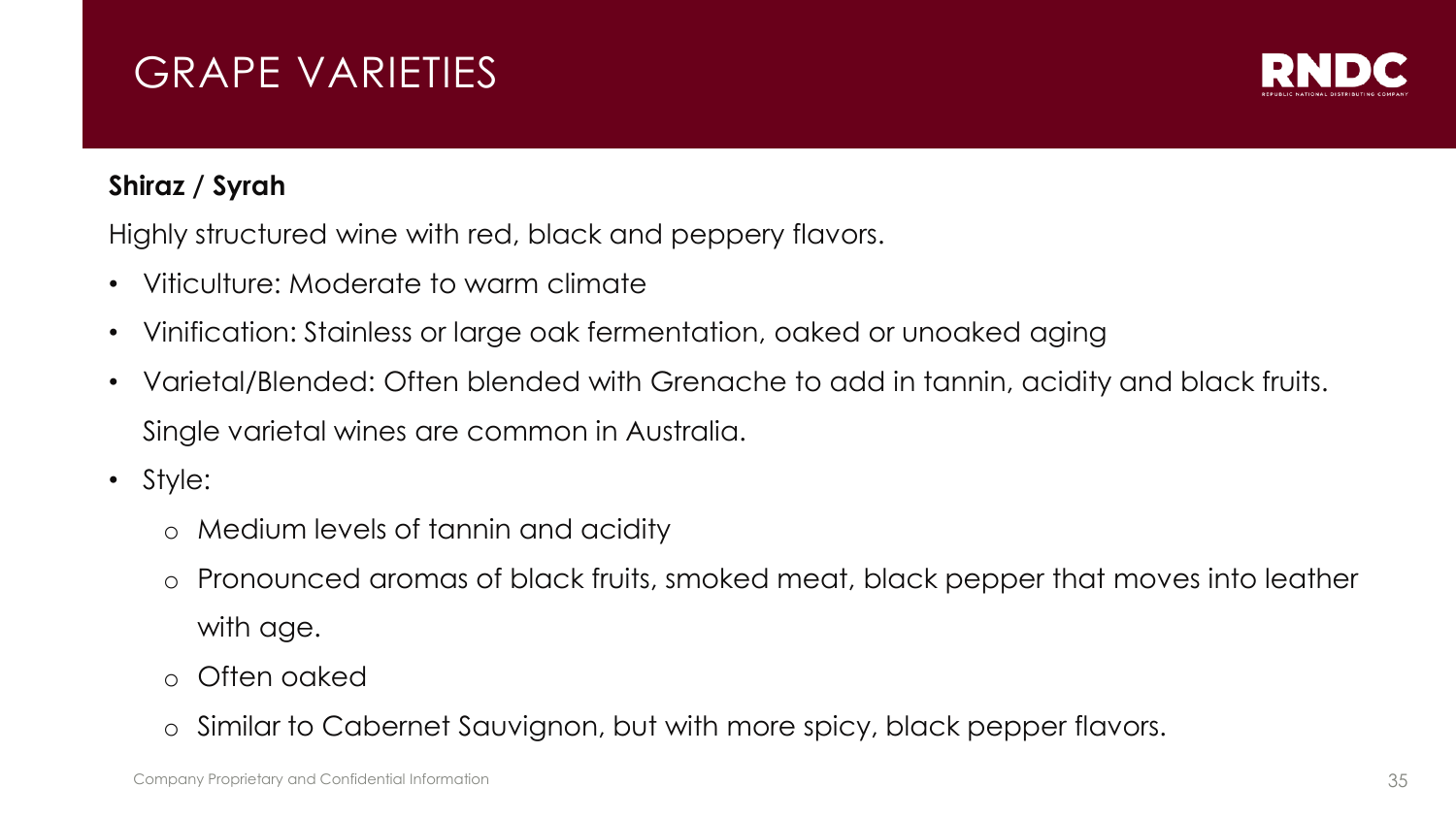

#### **Shiraz / Syrah**

- Produced in France, Australia, USA, New Zealand and Chile.
- Premium regions Syrah / Shiraz
	- France Rhone Northern (Cote Rotie, Hermitage, Croze-Hermitage) non-blended, Southern (Cotes du Rhone, Chateauneuf-du-pape) blended with Grenache
	- USA Santa Barbara
	- Australia Hunter Valley, McLaren Vale and Barossa Valley
	- South Africa
	- New Zealand Hawkes Bay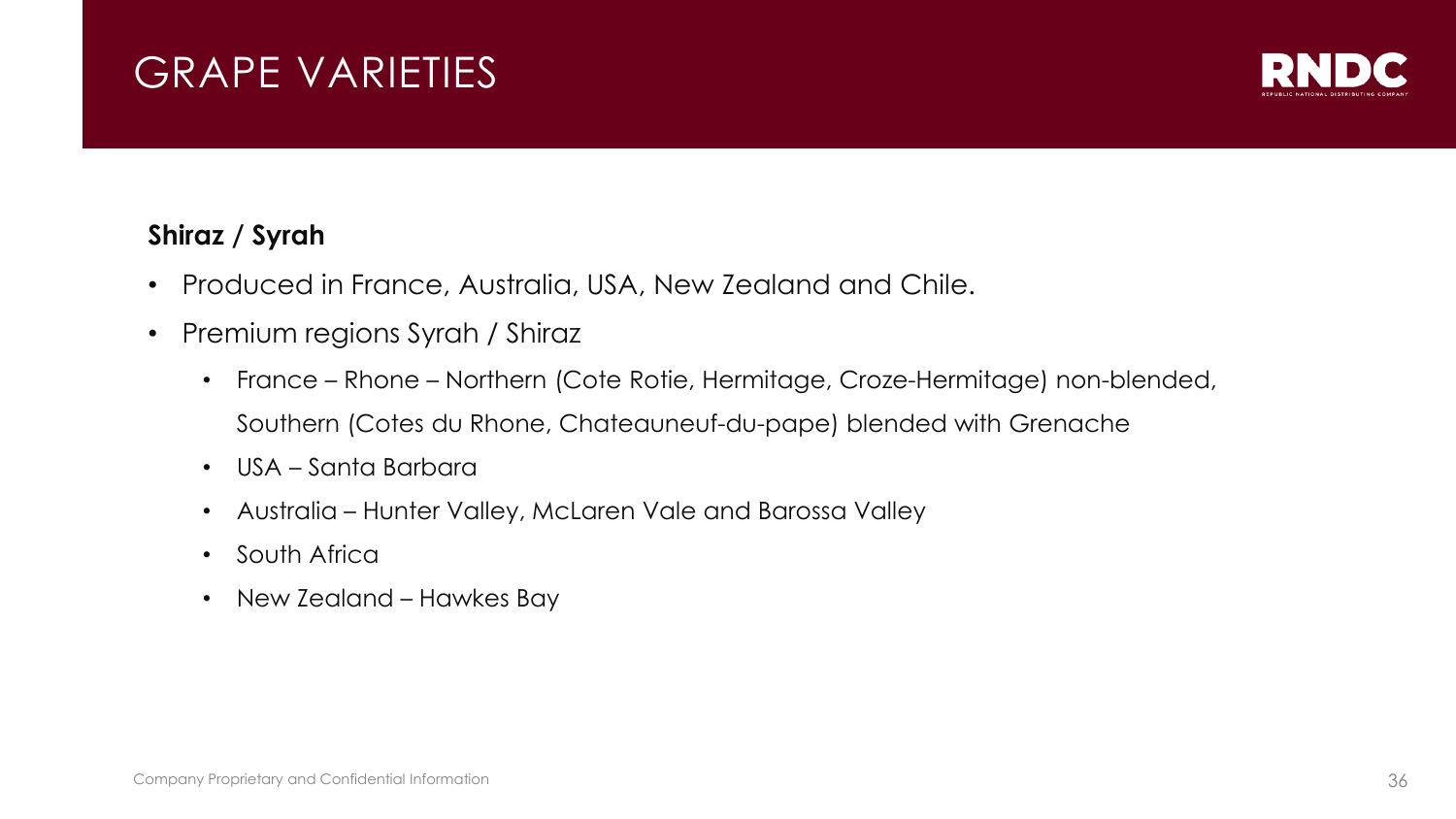

#### **Grenache / Garnacha**

This is a large grape with a thin skin and low acid and that can have higher sugar content

- Viticulture: Moderate to warm climate
- Vinification: Often blended with Syrah to add in red fruit flavors and body. Single varietal wines are common in Australia .
- Style:
	- o Medium levels of tannin and low acidity.
	- o Pronounced aromas of red fruits that will develop into toffee and liquorice with age.
	- o Considerable range from medium to full bodied wines.
	- o Oak is sometimes used, but isn't common for more inexpensive versions.
	- o Due to the thin skin it is easy to make rose from this grape.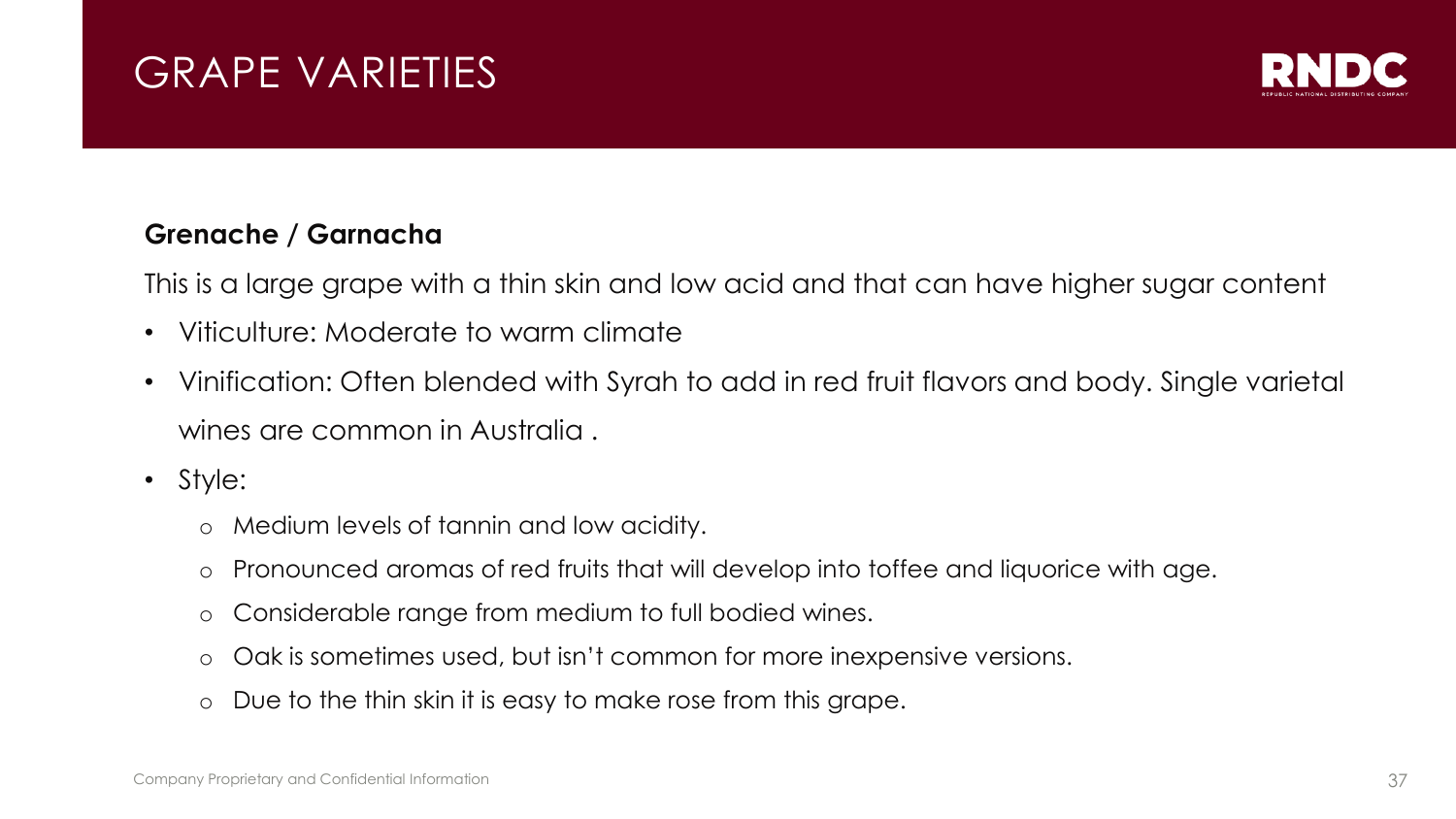

#### **Grenache / Garnacha**

- Produced in France, Australia, Spain, USA.
- Premium regions for Grenache
	- France Rhone (Chateauneuf-du-Pape, Cotes-du-Rhone)
	- Spain Navarra, Priorat, Rioja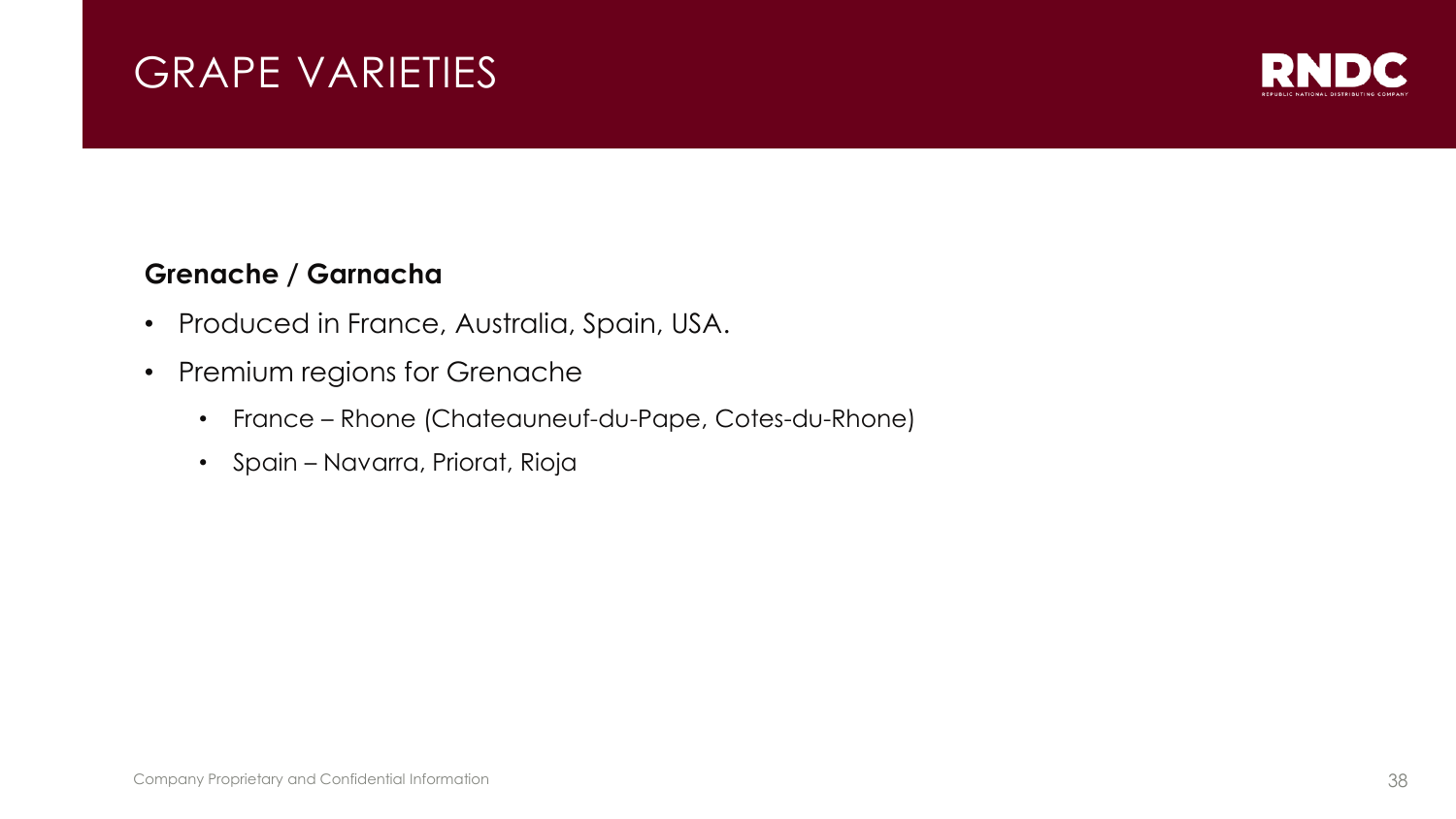

#### **Malbec**

Originally from Bordeaux, it has found a home in Argentina

- Viticulture: Moderate to warm climate
- Vinification: Often bottled single varietal, but is common in Bordeaux style blends.
- Style:
	- o Full bodied with medium to high tannins
	- o Pronounced aromas of black fruit and blue fruit with spice flavors.
	- o The best examples are often oaked, but many entry level wines will not see oak.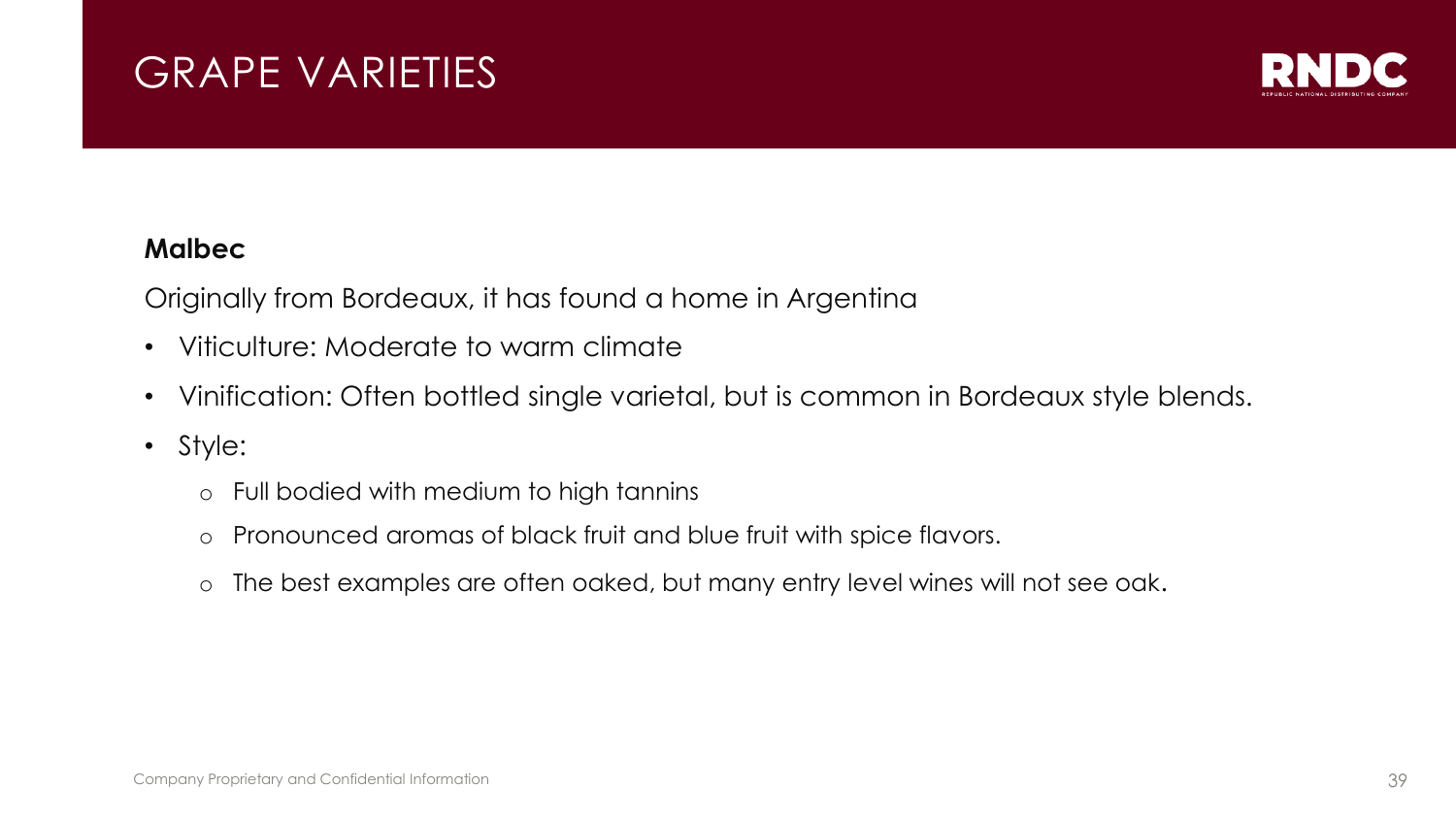

#### **Malbec**

- Produced in France, USA and Argentina.
- Premium regions for Malbec
	- France Cahors
	- Argentina Mendoza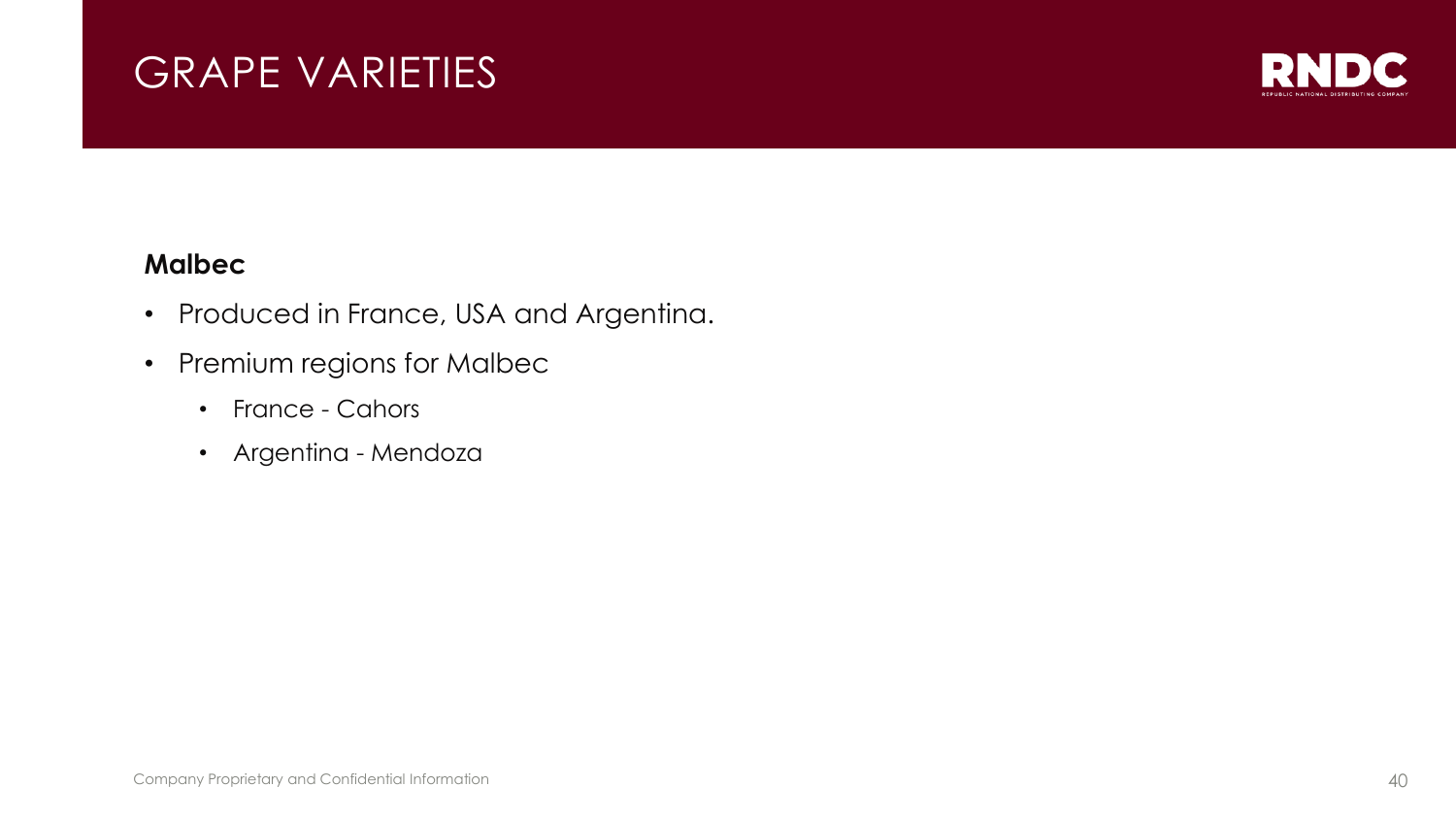

#### **Zinfandel**

Important black grape for premium quality wines in the USA

- Viticulture: prefers a warm climate
- Vinification: Most examples will be aged in oak. American oak (coconut and vanilla) is not uncommon for Zinfandel
- Style:
	- o Very full bodied with lots of alcohol
	- o Pronounced aromas of blackberry, raspberries, prune, and raisin.
	- o Can be made into an off-dry rose style called White Zinfandel